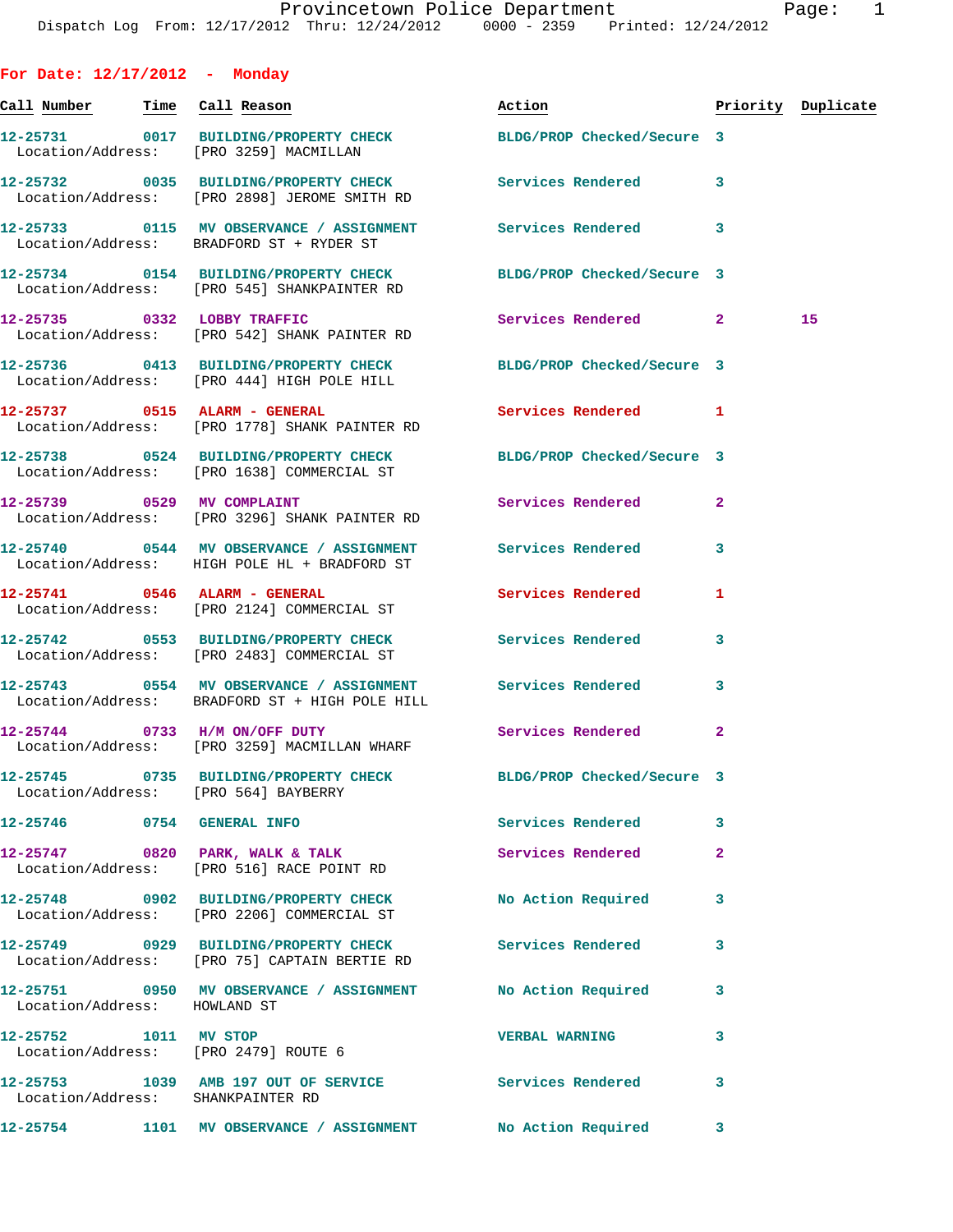|                                | Provincetown Police Department<br>Dispatch Log From: 12/17/2012 Thru: 12/24/2012 0000 - 2359 Printed: 12/24/2012 |                              | Page: 2        |
|--------------------------------|------------------------------------------------------------------------------------------------------------------|------------------------------|----------------|
| Location/Address: ROUTE 6      |                                                                                                                  |                              |                |
|                                | 12-25755 1201 SUSPICIOUS ACTIVITY SPOKEN TO<br>Location/Address: [PRO 2021] COMMERCIAL ST                        |                              | $\overline{2}$ |
| Location/Address: RYDER ST     | 12-25756 1253 PARK, WALK & TALK 1999 No Action Required 2                                                        |                              |                |
|                                | 12-25757 1255 PARKING COMPLAINT / GENERAL Services Rendered<br>Location/Address: [PRO 3456] RYDER ST EXT         |                              | 3              |
| Location/Address: STANDISH AVE | 12-25758 1337 MV OBSERVANCE / ASSIGNMENT No Action Required 3                                                    |                              |                |
|                                | 12-25759 1404 SERVE SUMMONS<br>Location/Address: [PRO 1275] ANTHONY ST                                           | Services Rendered 3          |                |
|                                | 12-25760 1415 SERVE SUMMONS<br>Location/Address: [PRO 3437] MONTELLO ST                                          | Could Not Locate             | 3              |
|                                | 12-25762 1513 FRAUD<br>Location/Address: [PRO 542] SHANK PAINTER RD                                              | SPOKEN TO                    | $\mathbf{2}$   |
|                                | 12-25763 1536 MEDICAL EMERGENCY<br>Location/Address: [PRO 440] HARRY KEMP WAY                                    | Transported to Hospital 1    |                |
|                                | 12-25764 1539 BUILDING/PROPERTY CHECK BLDG/PROP Checked/Secure 3<br>Location/Address: [PRO 564] BAYBERRY         |                              |                |
|                                | 12-25765 1606 MEDICAL EMERGENCY<br>Location/Address: [PRO 440] HARRY KEMP WAY                                    | Transported to Hospital 1    |                |
|                                | 12-25766 1641 REASSURANCE CHECK<br>Location/Address: [PRO 2087] HARRY KEMP WAY                                   | Services Rendered 3          |                |
|                                | 12-25767 1708 BUILDING/PROPERTY CHECK BLDG/PROP Checked/Secure 3<br>Location/Address: [PRO 3259] MACMILLAN       |                              |                |
|                                | 12-25768 1725 BUILDING/PROPERTY CHECK Services Rendered 3<br>Location/Address: [PRO 519] RACE POINT RD           |                              |                |
| 12-25769 1731 SERVE WARRANT    | Location/Address: [PRO 542] SHANK PAINTER RD                                                                     | No Action Required           | 3              |
|                                | 12-25770 1852 BUILDING/PROPERTY CHECK BLDG/PROP Checked/Secure 3<br>Location/Address: [PRO 444] HIGH POLE        |                              |                |
|                                | 12-25771 1924 ALARM - GENERAL<br>Location/Address: [PRO 2018] COMMERCIAL ST                                      | False Alarm <b>Example 2</b> | $\mathbf{1}$   |
|                                | 12-25772 1931 BUILDING/PROPERTY CHECK BLDG/PROP Checked/Secure 3<br>Location/Address: [PRO 182] COMMERCIAL ST    |                              |                |
|                                | 12-25773 1950 ASSIST AGENCY / MUTUAL AID Services Rendered<br>Location/Address: [PRO 356] COMMERCIAL ST          |                              | 3              |
| 12-25775 2051 HARASSMENT       | Location/Address: [PRO 447] JEROME SMITH RD                                                                      | No Action Required 2         |                |
|                                | 12-25774 2106 BAR CHECK<br>Location/Address: [PRO 399] COMMERCIAL ST                                             | Services Rendered            | $\mathbf{2}$   |
|                                | 12-25776 2129 BUILDING/PROPERTY CHECK BLDG/PROP Checked/Secure 3<br>Location/Address: [PRO 306] COMMERCIAL ST    |                              |                |
|                                | 12-25777 2135 BAR CHECK<br>Location/Address: [PRO 221] COMMERCIAL ST                                             | Services Rendered 2          |                |
|                                | 12-25778 2155 BUILDING/PROPERTY CHECK BLDG/PROP Checked/Secure 3                                                 |                              |                |

Location/Address: [PRO 16] BRADFORD ST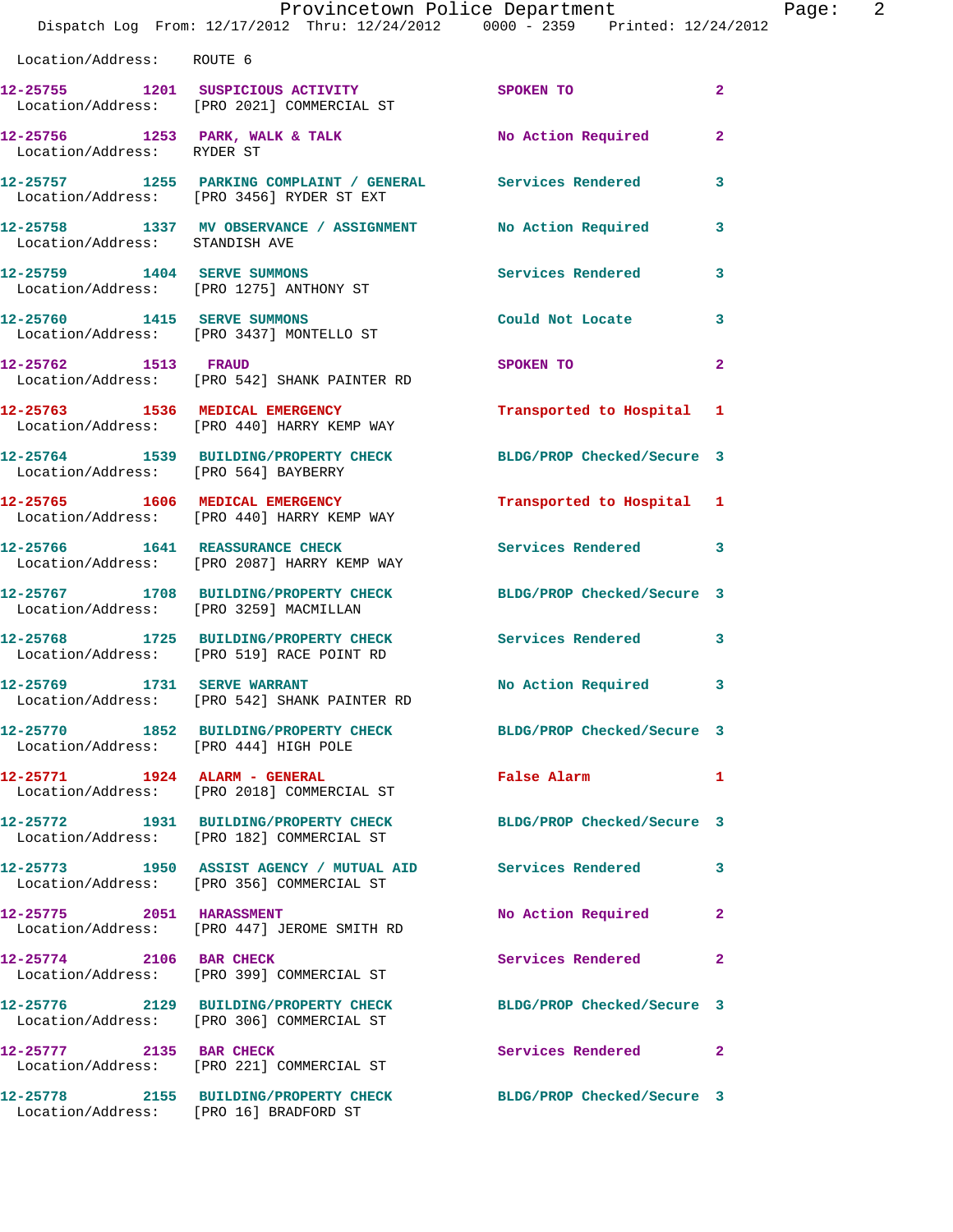|                                        |                                                                                       | Provincetown Police Department Page: 3<br>Dispatch Log From: 12/17/2012 Thru: 12/24/2012 0000 - 2359 Printed: 12/24/2012 |    |  |
|----------------------------------------|---------------------------------------------------------------------------------------|--------------------------------------------------------------------------------------------------------------------------|----|--|
|                                        | Location/Address: [PRO 530] SHANKPAINTER RD                                           | 12-25779 2208 BUILDING/PROPERTY CHECK BLDG/PROP Checked/Secure 3                                                         |    |  |
|                                        | Location/Address: [PRO 545] SHANKPAINTER RD                                           | 12-25780 2215 BUILDING/PROPERTY CHECK BLDG/PROP Checked/Secure 3                                                         |    |  |
|                                        | 12-25781 2255 MEDICAL EMERGENCY<br>Location/Address: [PRO 1707] BRADFORD ST           | PATIENT REFUSAL 1                                                                                                        |    |  |
|                                        | Location/Address: [PRO 3207] COMMERCIAL ST                                            | 12-25782 2331 BUILDING/PROPERTY CHECK BLDG/PROP Checked/Secure 3                                                         |    |  |
| For Date: $12/18/2012$ - Tuesday       |                                                                                       |                                                                                                                          |    |  |
|                                        | Location/Address: [PRO 3165] RACE POINT RD                                            | 12-25783 0035 BUILDING/PROPERTY CHECK BLDG/PROP Checked/Secure 3                                                         |    |  |
|                                        | 12-25784 0042 LOBBY TRAFFIC<br>Location/Address: [PRO 542] SHANK PAINTER RD           | Services Rendered 2                                                                                                      | 23 |  |
|                                        | Location/Address: [PRO 3296] SHANKPAINTER RD                                          | 12-25785 0045 BUILDING/PROPERTY CHECK BLDG/PROP Checked/Secure 3                                                         |    |  |
|                                        | 12-25786 0048 BUILDING/PROPERTY CHECK<br>Location/Address: [PRO 1778] SHANKPAINTER RD | BLDG/PROP Checked/Secure 3                                                                                               |    |  |
|                                        | 12-25787 0053 ALARM - GENERAL<br>Location/Address: [PRO 182] COMMERCIAL ST            | Services Rendered 1                                                                                                      |    |  |
|                                        | Location/Address: BRADFORD ST + RYDER ST                                              | 12-25788 0116 MV OBSERVANCE / ASSIGNMENT Services Rendered 3                                                             |    |  |
|                                        | Location/Address: [PRO 3004] BRADFORD ST                                              | 12-25789 0138 MV OBSERVANCE / ASSIGNMENT BLDG/PROP Checked/Secure 3                                                      |    |  |
|                                        | 12-25790 0238 MEDICAL EMERGENCY<br>Location/Address: [PRO 2227] BRADFORD ST           | Transported to Hospital 1                                                                                                |    |  |
| Location/Address: [PRO 3259] MACMILLAN |                                                                                       | 12-25791 0258 BUILDING/PROPERTY CHECK BLDG/PROP Checked/Secure 3                                                         |    |  |
|                                        | 12-25792 0301 BUILDING/PROPERTY CHECK<br>Location/Address: [PRO 440] HARRY KEMP WAY   | BLDG/PROP Checked/Secure 3                                                                                               |    |  |
|                                        | Location/Address: [PRO 447] JEROME SMITH RD                                           | 12-25793 0453 BUILDING/PROPERTY CHECK BLDG/PROP Checked/Secure 3                                                         |    |  |
| Location/Address: [PRO 3287] ROUTE 6   |                                                                                       | 12-25794 0515 BUILDING/PROPERTY CHECK BLDG/PROP Checked/Secure 3                                                         |    |  |
|                                        | Location/Address: [PRO 1892] SHANK PAINTER RD                                         | 12-25795 0718 191, 192A OUT OF TOWN Services Rendered 3                                                                  |    |  |
| Location/Address: [PRO 2521] ROUTE 6   | 12-25796 0727 MV OBSERVANCE / ASSIGNMENT Services Rendered                            | 3                                                                                                                        |    |  |
|                                        | 12-25797 0730 H/M ON/OFF DUTY<br>Location/Address: [PRO 3259] MACMILLAN WHARF         | Services Rendered<br>$\mathbf{2}$                                                                                        |    |  |
| 12-25798 0733 ROAD CLOSURES            |                                                                                       | Services Rendered 3                                                                                                      |    |  |
| Location/Address: [PRO 571] ALDEN ST   |                                                                                       | 12-25799 0738 BUILDING/PROPERTY CHECK BLDG/PROP Checked/Secure 3                                                         |    |  |
|                                        | 12-25800 0754 BUILDING/PROPERTY CHECK<br>Location/Address: [PRO 2206] COMMERCIAL ST   | BLDG/PROP Checked/Secure 3                                                                                               |    |  |
| Location/Address: [PRO 564] BAYBERRY   |                                                                                       | 12-25801 0808 BUILDING/PROPERTY CHECK BLDG/PROP Checked/Secure 3                                                         |    |  |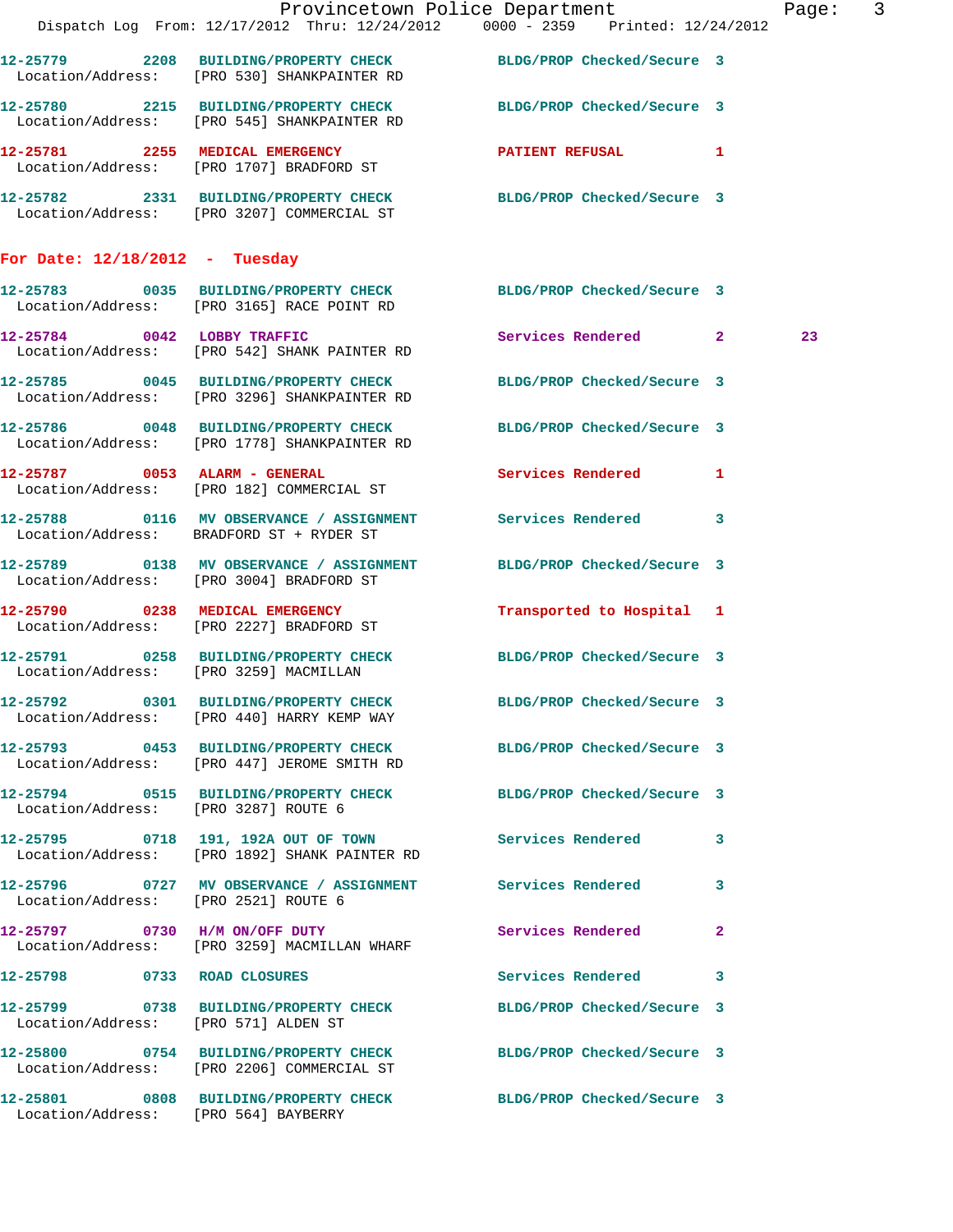|                                | Provincetown Police Department The Rage: 4<br>Dispatch Log From: 12/17/2012 Thru: 12/24/2012 0000 - 2359 Printed: 12/24/2012          |                                                                                                                |                |  |
|--------------------------------|---------------------------------------------------------------------------------------------------------------------------------------|----------------------------------------------------------------------------------------------------------------|----------------|--|
| Location/Address: HOWLAND ST   | 12-25802 0854 MV OBSERVANCE / ASSIGNMENT No Action Required 3                                                                         |                                                                                                                |                |  |
|                                | 12-25803 0905 BUILDING/PROPERTY CHECK BLDG/PROP Checked/Secure 3<br>Location/Address: [PRO 3287] ROUTE 6                              |                                                                                                                |                |  |
|                                | 12-25804 0929 PARK, WALK & TALK Services Rendered Execution Address: [PRO 3222] ALDEN ST                                              |                                                                                                                | $\mathbf{2}$   |  |
|                                | 12-25805 0947 SERVE SUMMONS<br>Location/Address: [PRO 1275] ANTHONY ST                                                                | Could Not Locate                                                                                               | 3              |  |
|                                | 12-25806 1033 FIRE DRILL<br>Location/Address: [PRO 440] HARRY KEMP WAY                                                                | Services Rendered 1                                                                                            |                |  |
|                                | 12-25807 1103 SERVE SUMMONS<br>Location/Address: [PRO 3437] MONTELLO ST                                                               | <b>Services Rendered</b>                                                                                       | 3              |  |
|                                | 12-25808 1106 TTY TEST CALL<br>Location/Address: [PRO 542] SHANK PAINTER RD                                                           | Services Rendered 1                                                                                            |                |  |
|                                | 12-25809 1112 BUILDING/PROPERTY CHECK BLDG/PROP Checked/Secure 3<br>Location/Address: [PRO 3318] CEMETERY RD                          |                                                                                                                |                |  |
| Location/Address: STANDISH AVE | 12-25810 1157 MV OBSERVANCE / ASSIGNMENT Services Rendered 3                                                                          |                                                                                                                |                |  |
|                                | 12-25811 1204 ALARM - FIRE<br>Location/Address: [PRO 440] HARRY KEMP WAY                                                              | False Alarm                                                                                                    | 1              |  |
| 12-25812 1207 MV STOP          | Location/Address: BRADFORD ST + ALDEN ST                                                                                              | <b>VERBAL WARNING</b>                                                                                          | 3              |  |
|                                | 12-25813 1237 NOTIFY WATER DEPT. Services Rendered<br>Location/Address: COMMERCIAL ST + CARVER ST                                     |                                                                                                                | 3              |  |
|                                | 12-25814 1246 BUILDING/PROPERTY CHECK BLDG/PROP Checked/Secure 3<br>Location/Address: [PRO 2206] COMMERCIAL ST                        |                                                                                                                |                |  |
|                                | 12-25815               1247    ALARM - FIRE<br>Location/Address:      [PRO 3015] BRADFORD ST                                          | False Alarm and the state of the state of the state of the state of the state of the state of the state of the | $\mathbf{1}$   |  |
|                                | 12-25816 1312 SERVE SUMMONS<br>Location/Address: [PRO 1275] ANTHONY ST                                                                | Could Not Locate                                                                                               |                |  |
|                                | 12-25817 1318 IDENTITY THEFT<br>Location/Address: [PRO 542] SHANK PAINTER RD                                                          | SPOKEN TO                                                                                                      | $\overline{a}$ |  |
| 12-25818 1330 MV STOP          | Location/Address: [PRO 3296] SHANK PAINTER RD                                                                                         | <b>VERBAL WARNING</b>                                                                                          | 3              |  |
|                                | 12-25819 1351 LOST CELL PHONE BATTERY Services Rendered<br>Location/Address: [PRO 542] SHANK PAINTER RD                               |                                                                                                                | 3              |  |
| 12-25821 1401 HARASSMENT       | Location/Address: [PRO 542] SHANK PAINTER RD                                                                                          | <b>Services Rendered</b>                                                                                       | $\mathbf{2}$   |  |
| Location/Address: RYDER ST     | 12-25820 1404 PARK, WALK & TALK NO Action Required                                                                                    |                                                                                                                | 2              |  |
|                                | 12-25822 1432 BUILDING/PROPERTY CHECK BLDG/PROP Checked/Secure 3<br>Location/Address: [PRO 3317] CEMETERY RD                          |                                                                                                                |                |  |
|                                | 12-25823 1447 DOMESTIC DISTURBANCE/ASSAULT Arrest(s) Made 1<br>Location/Address: [PRO 1584] MONTELLO ST<br>Refer To $P/C$ : 12-367-AR |                                                                                                                |                |  |
|                                | 12-25824 1802 MEDICAL EMERGENCY<br>Location/Address: [PRO 440] HARRY KEMP WAY                                                         | Transported to Hospital 1                                                                                      |                |  |
|                                | 12-25825 1828 BUILDING/PROPERTY CHECK BLDG/PROP Checked/Secure 3                                                                      |                                                                                                                |                |  |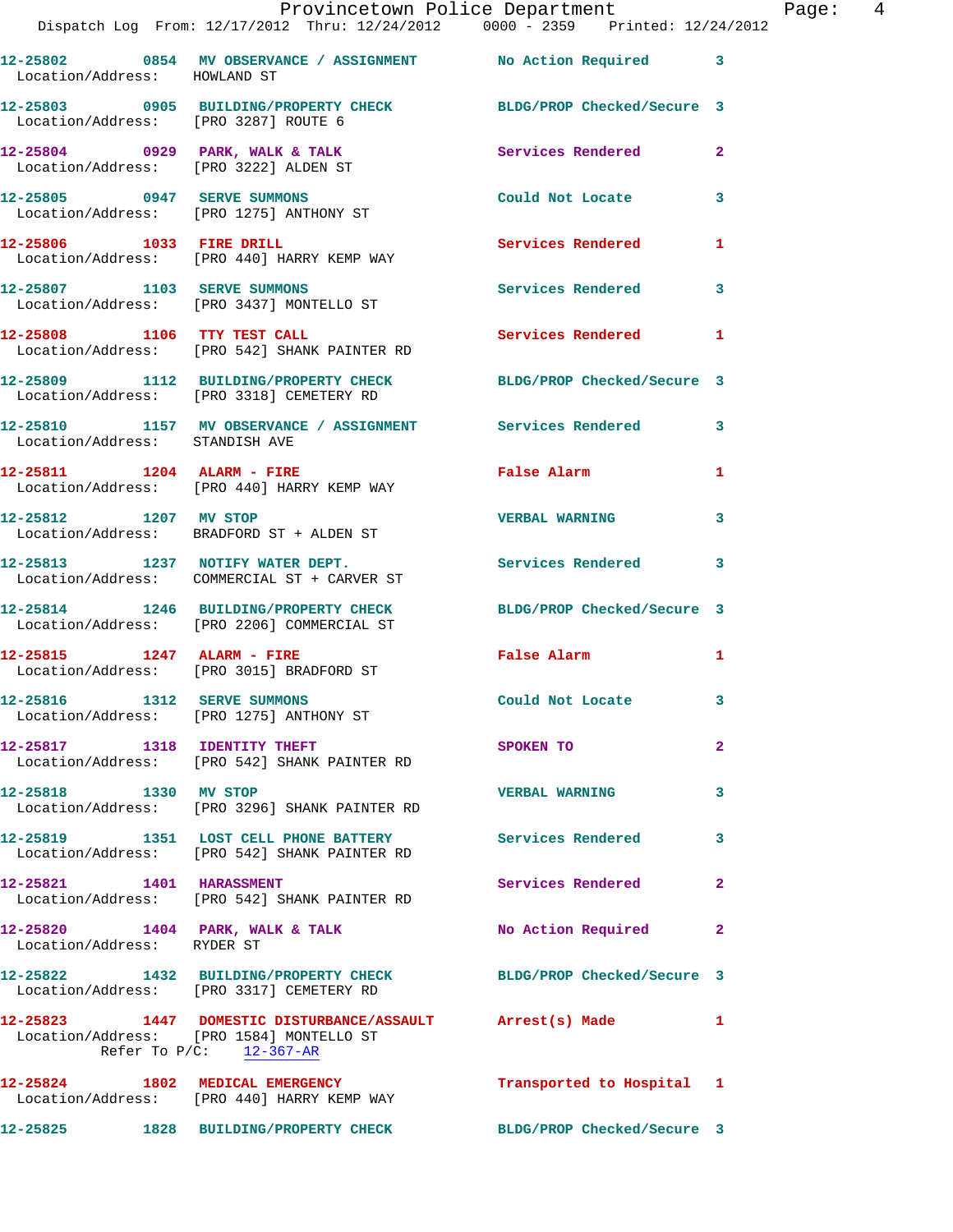|                                        | Dispatch Log From: 12/17/2012 Thru: 12/24/2012 0000 - 2359 Printed: 12/24/2012                                   | Provincetown Police Department                     |              | Page: 5 |  |
|----------------------------------------|------------------------------------------------------------------------------------------------------------------|----------------------------------------------------|--------------|---------|--|
| Location/Address: [PRO 3259] MACMILLAN |                                                                                                                  |                                                    |              |         |  |
| 12-25826 1915 DEAD FOX                 |                                                                                                                  | <b>Services Rendered</b>                           | $\mathbf{2}$ |         |  |
|                                        | 12-25827 2004 FOUND BACK PACK<br>Location/Address: [PRO 1977] COMMERCIAL ST                                      | Services Rendered 3                                |              |         |  |
|                                        | 12-25828 2029 BUILDING/PROPERTY CHECK BLDG/PROP Checked/Secure 3<br>Location/Address: [PRO 433] RYDER ST         |                                                    |              |         |  |
|                                        | 12-25829 2125 BUILDING/PROPERTY CHECK BLDG/PROP Checked/Secure 3<br>Location/Address: [PRO 306] COMMERCIAL ST    |                                                    |              |         |  |
| For Date: $12/19/2012$ - Wednesday     |                                                                                                                  |                                                    |              |         |  |
|                                        | 12-25830 0013 BUILDING/PROPERTY CHECK BLDG/PROP Checked/Secure 3<br>Location/Address: [PRO 530] SHANK PAINTER RD |                                                    |              |         |  |
|                                        | 12-25831 0027 SUSPICIOUS ACTIVITY Services Rendered 2<br>Location/Address: [PRO 350] COMMERCIAL ST               |                                                    |              |         |  |
|                                        | 12-25832 0043 ALARM - GENERAL<br>Location/Address: [PRO 2818] CONWELL ST                                         | BLDG/PROP Checked/Secure 1                         |              |         |  |
|                                        | 12-25833 0046 BUILDING/PROPERTY CHECK BLDG/PROP Checked/Secure 3<br>Location/Address: [PRO 290] COMMERCIAL ST    |                                                    |              |         |  |
|                                        | 12-25840 0100 LOBBY TRAFFIC<br>Location/Address: [PRO 542] SHANK PAINTER RD                                      | Services Rendered 2                                |              | 10      |  |
| Location/Address: [PRO 526] RYDER ST   | 12-25834 0110 BUILDING/PROPERTY CHECK BLDG/PROP Checked/Secure 3                                                 |                                                    |              |         |  |
|                                        | 12-25835 0123 BUILDING/PROPERTY CHECK BLDG/PROP Checked/Secure 3<br>Location/Address: [PRO 2543] MACMILLAN       |                                                    |              |         |  |
| Location/Address: [PRO 3259] MACMILLAN | 12-25836 0126 BUILDING/PROPERTY CHECK BLDG/PROP Checked/Secure 3                                                 |                                                    |              |         |  |
|                                        | 12-25837 0332 BUILDING/PROPERTY CHECK BLDG/PROP Checked/Secure 3<br>Location/Address: [PRO 1646] WINSLOW ST      |                                                    |              |         |  |
|                                        | 12-25838 0334 BUILDING/PROPERTY CHECK BLDG/PROP Checked/Secure 3<br>Location/Address: [PRO 444] HIGH POLE        |                                                    |              |         |  |
|                                        | 12-25839 0502 BUILDING/PROPERTY CHECK BLDG/PROP Checked/Secure 3<br>Location/Address: [PRO 3296] SHANKPAINTER RD |                                                    |              |         |  |
|                                        | 12-25841 0556 MV OBSERVANCE / ASSIGNMENT Services Rendered 3<br>Location/Address: [PRO 3338] SHANKPAINTER RD     |                                                    |              |         |  |
|                                        | 12-25842 0729 H/M ON/OFF DUTY<br>Location/Address: [PRO 3259] MACMILLAN WHARF                                    | Services Rendered                                  | $\mathbf{2}$ |         |  |
|                                        | 12-25843 0928 SPRINKLER SYSTEM TESTING Services Rendered 1<br>Location/Address: [PRO 3066] COMMERCIAL ST         |                                                    |              |         |  |
|                                        | 12-25844 0938 LOOSE BROWN DOG<br>Location/Address: [PRO 399] COMMERCIAL ST                                       | Services Rendered                                  | 2            |         |  |
|                                        | 12-25845 1024 LANDLORD/TENANT<br>Location/Address: [PRO 542] SHANK PAINTER RD                                    | SPOKEN TO AND TO A REAL PROPERTY OF REAL PROPERTY. | $\mathbf{2}$ |         |  |
|                                        | 12-25846 1114 BUILDING/PROPERTY CHECK Services Rendered 3<br>Location/Address: [PRO 564] BAYBERRY AVE            |                                                    |              |         |  |
|                                        | 12-25847 1142 DEPARTMENTAL SERVICE<br>Location/Address: [PRO 366] COMMERCIAL ST                                  | Services Rendered 3                                |              |         |  |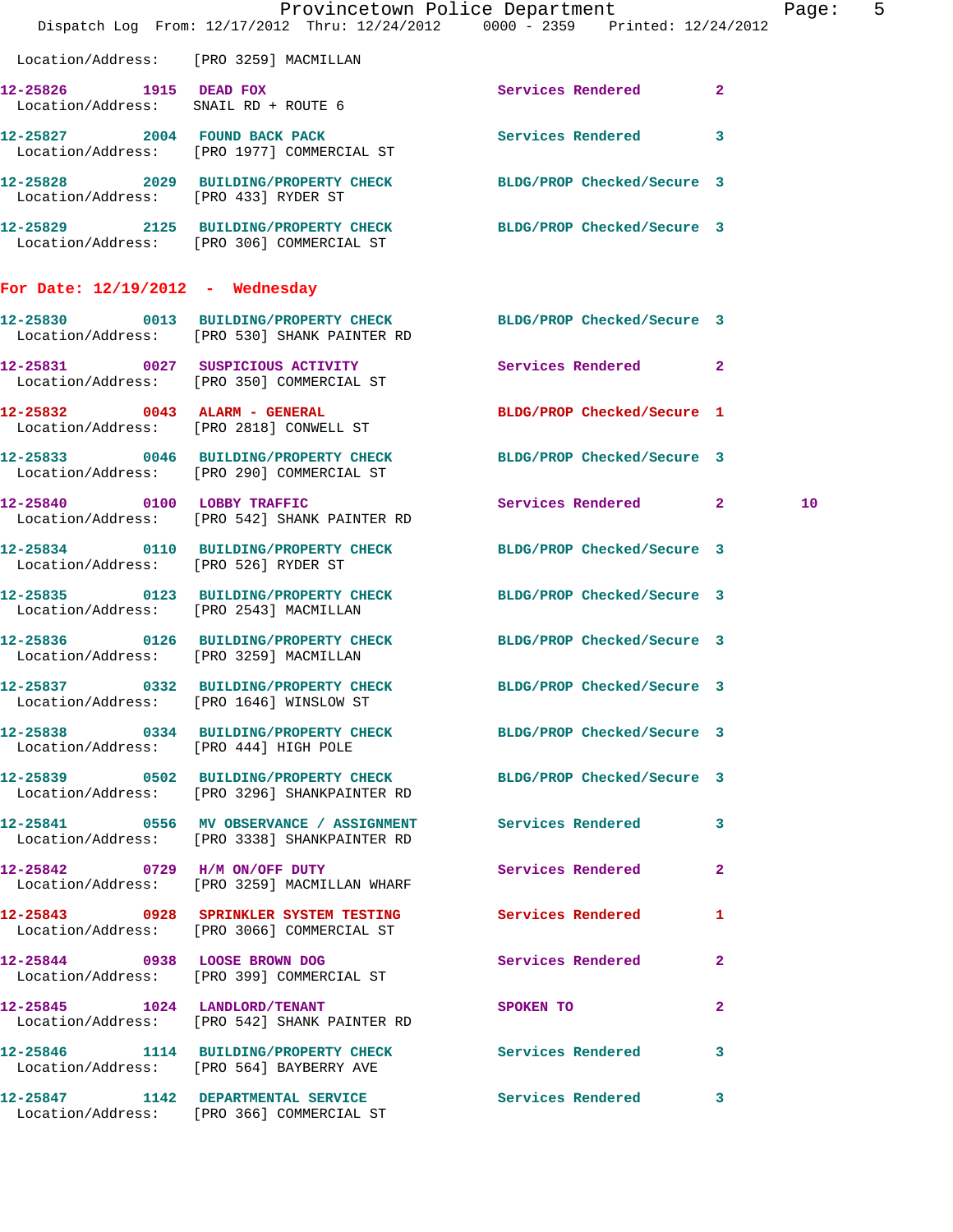| 12-25848 1144 AUDIBLE FIRE ALARM                                | Location/Address: [PRO 302] COMMERCIAL ST                                                             | False Alarm                | $\mathbf{1}$ |
|-----------------------------------------------------------------|-------------------------------------------------------------------------------------------------------|----------------------------|--------------|
| 12-25849 1237 BURGLAR ALARM                                     | Location/Address: [PRO 1316] COMMERCIAL ST                                                            | BLD/PROP CHECKED UNSECUR 1 |              |
|                                                                 | 12-25850 1321 INFO SERVICES - PHONE<br>Location/Address: [PRO 1892] SHANK PAINTER RD                  | <b>Services Rendered</b>   | $\mathbf{2}$ |
|                                                                 | 12-25851 1425 BUILDING/PROPERTY CHECK<br>Location/Address: [PRO 2898] JEROME SMITH RD                 | Services Rendered          | 3            |
| Location/Address: [PRO 571] ALDEN ST                            | 12-25852 1429 PROPERTY CHECK/SECURE                                                                   | BLDG/PROP Checked/Secure 3 |              |
|                                                                 | 12-25854 1516 BUILDING/PROPERTY CHECK<br>Location/Address: [PRO 391] COMMERCIAL ST                    | Services Rendered          | 3            |
|                                                                 | 12-25855 1537 ALARM - GENERAL<br>Location/Address: [PRO 1323] COMMERCIAL ST                           | <b>Services Rendered</b>   | 1            |
| 12-25856 1557 LOST CAMERA                                       | Location/Address: [PRO 105] COMMERCIAL ST                                                             | <b>Services Rendered</b>   | 3            |
| 12-25857 1645 MV STOP                                           | Location/Address: [PRO 2277] BRADFORD ST                                                              | <b>VERBAL WARNING</b>      | 3            |
| Location/Address: [PRO 2521] ROUTE 6                            | 12-25858 1709 MV OBSERVANCE / ASSIGNMENT                                                              | Services Rendered          | 3            |
| Location/Address: [PRO 2521] ROUTE 6                            | 12-25859 1710 BUILDING/PROPERTY CHECK                                                                 | No Action Required         | 3            |
|                                                                 | 12-25860 1711 BUILDING/PROPERTY CHECK<br>Location/Address: [PRO 2483] COMMERCIAL ST                   | Services Rendered          | 3            |
| 12-25861 1801 HARASSMENT                                        | Location/Address: [PRO 447] JEROME SMITH RD                                                           | Services Rendered          | $\mathbf{2}$ |
| Location/Address: [PRO 3287] ROUTE 6                            | 12-25862 1809 BUILDING/PROPERTY CHECK                                                                 | BLDG/PROP Checked/Secure 3 |              |
| 12-25863 1909 MV STOP<br>Location/Address: ROUTE 6 + CONWELL ST |                                                                                                       | <b>VERBAL WARNING</b>      | 3            |
| 12-25864 1914 FOLLOW UP                                         | Location/Address: [PRO 1584] MONTELLO ST                                                              | <b>Services Rendered</b>   |              |
|                                                                 | 12-25865 1930 BUILDING/PROPERTY CHECK<br>Location/Address: [PRO 175] COMMERCIAL ST                    | BLDG/PROP Checked/Secure 3 |              |
| Location/Address: [PRO 43] BRADFORD ST                          | 12-25866 1959 SMOKE IN THE BUILDING                                                                   | Services Rendered 1        |              |
|                                                                 | 12-25867 2022 BUILDING/PROPERTY CHECK<br>Location/Address: [PRO 2206] COMMERCIAL ST                   | BLDG/PROP Checked/Secure 3 |              |
|                                                                 | 12-25868 2037 BUILDING/PROPERTY CHECK<br>Location/Address: [PRO 3317] CEMETERY RD                     | BLDG/PROP Checked/Secure 3 |              |
|                                                                 | 12-25869 2212 BUILDING/PROPERTY CHECK<br>Location/Address: [PRO 519] RACE POINT RD                    | BLDG/PROP Checked/Secure 3 |              |
|                                                                 | 12-25870 2342 BUILDING/PROPERTY CHECK<br>Location/Address: [PRO 530] SHANKPAINTER RD                  | BLDG/PROP Checked/Secure 3 |              |
|                                                                 | Location/Address: [PRO 516] RACE POINT RD                                                             | BLDG/PROP Checked/Secure 3 |              |
|                                                                 | 12-25872 2359 MV OBSERVANCE / ASSIGNMENT Services Rendered<br>Location/Address: [PRO 595] BRADFORD ST |                            | 3            |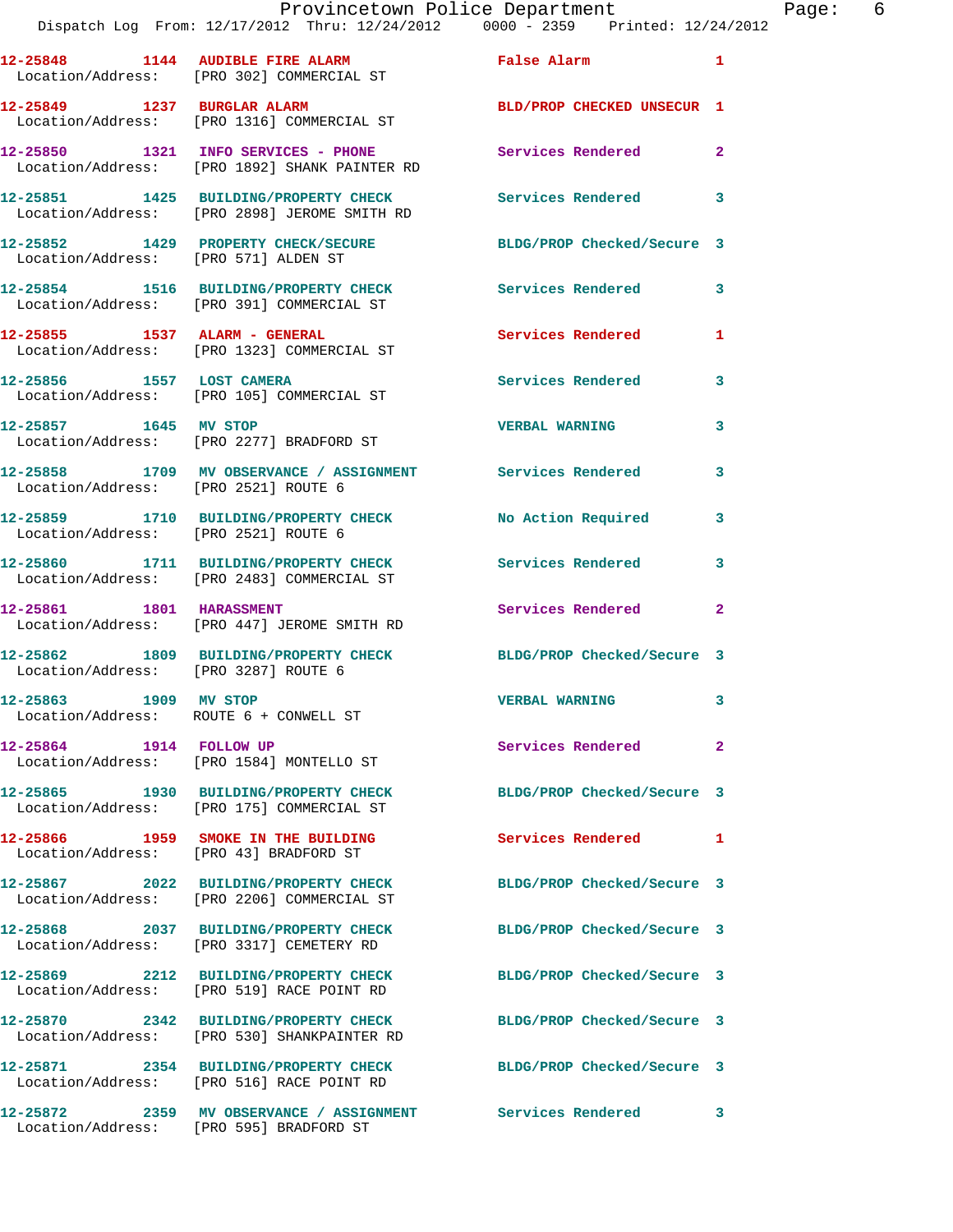## **For Date: 12/20/2012 - Thursday**

|  | 12-25873 0030 MV OBSERVANCE / ASSIGNMENT Services Rendered 3<br>Location/Address: [PRO 2577] BRADFORD ST      |                           |              |    |
|--|---------------------------------------------------------------------------------------------------------------|---------------------------|--------------|----|
|  | 12-25874 0047 BUILDING/PROPERTY CHECK BLDG/PROP Checked/Secure 3<br>Location/Address: [PRO 391] COMMERCIAL ST |                           |              |    |
|  | 12-25875 0129 BUILDING/PROPERTY CHECK BLDG/PROP Checked/Secure 3<br>Location/Address: [PRO 105] COMMERCIAL ST |                           |              |    |
|  | 12-25876 0215 BUILDING/PROPERTY CHECK BLDG/PROP Checked/Secure 3<br>Location/Address: [PRO 444] HIGH POLE     |                           |              |    |
|  | 12-25877 0518 LOBBY TRAFFIC<br>Location/Address: [PRO 542] SHANK PAINTER RD                                   | Services Rendered 2       |              | 22 |
|  | 12-25878 0546 BUILDING/PROPERTY CHECK BLDG/PROP Checked/Secure 3<br>Location/Address: [PRO 526] RYDER ST      |                           |              |    |
|  | 12-25879 0752 ALARM - GENERAL<br>Location/Address: [PRO 1323] COMMERCIAL ST                                   | <b>False Alarm</b>        | 1            |    |
|  | 12-25880 0833 H/M ON/OFF DUTY<br>Location/Address: [PRO 2543] MACMILLAN WHARF                                 | No Action Required        | $\mathbf{2}$ |    |
|  | 12-25881 0842 MV STOP<br>Location/Address: [PRO 2479] ROUTE 6                                                 | <b>VERBAL WARNING</b>     | 3            |    |
|  | 12-25882 0850 BUILDING/PROPERTY CHECK BLDG/PROP Checked/Secure 3<br>Location/Address: [PRO 3287] ROUTE 6      |                           |              |    |
|  | 12-25883 0851 BUILDING/PROPERTY CHECK BLDG/PROP Checked/Secure 3<br>Location/Address: [PRO 516] RACE POINT RD |                           |              |    |
|  | 12-25884 0904 PARK, WALK & TALK<br>Location/Address: [PRO 516] RACE POINT RD                                  | Services Rendered         | $\mathbf{2}$ |    |
|  | 12-25885 0910 ASSIST CITIZEN<br>Location/Address: [PRO 542] SHANK PAINTER RD                                  | No Action Required        | 3            |    |
|  | 12-25886 0914 MV OBSERVANCE / ASSIGNMENT Services Rendered 3<br>Location/Address: [PRO 2521] ROUTE 6          |                           |              |    |
|  | 12-25887 0931 MV STOP<br>Location/Address: SHANK PAINTER RD                                                   | Citation/Warning Issued 3 |              |    |
|  | 12-25888 0933 ANIMAL CALL<br>Location/Address: [PRO 2647] SHANK PAINTER RD                                    | Services Rendered 2       |              |    |
|  | 12-25889 0948 BUILDING/PROPERTY CHECK Services Rendered<br>Location/Address: [PRO 2898] JEROME SMITH RD       |                           | 3            |    |
|  | 12-25890 0955 MV OBSERVANCE / ASSIGNMENT Services Rendered<br>Location/Address: [PRO 3440] ROUTE 6            |                           | 3            |    |
|  | 12-25892 1006 REASSURANCE CHECK<br>Location/Address: [PRO 3632] COMMERCIAL ST                                 | Services Rendered         | 3            |    |
|  | 12-25893 1016 MV STOP<br>Location: [PRO 3666] EAST HARBOR/PILGRIM LAKE                                        | <b>VERBAL WARNING</b>     | 3            |    |
|  | 12-25894 1108 MV OBSERVANCE / ASSIGNMENT Services Rendered<br>Location/Address: [PRO 525] COMMERCIAL ST       |                           | 3            |    |
|  | 12-25895 1223 MEDICAL EMERGENCY<br>Location/Address: [PRO 440] HARRY KEMP WAY                                 | Transported to Hospital 1 |              |    |
|  | 12-25896 1249 FOLLOW UP                                                                                       | Services Rendered         | $\mathbf{2}$ |    |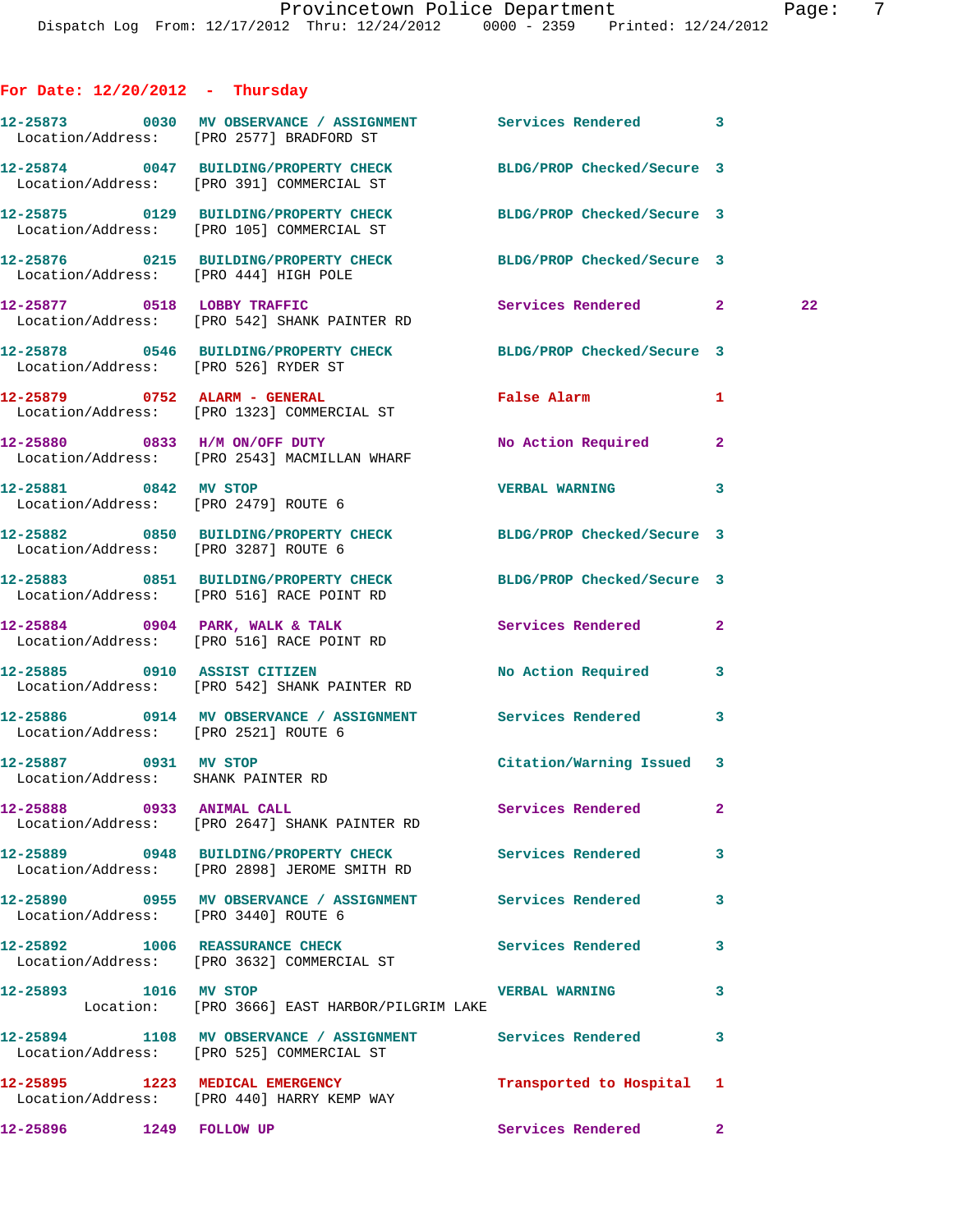|                                                     | Dispatch Log From: 12/17/2012 Thru: 12/24/2012 0000 - 2359 Printed: 12/24/2012                                    | Provincetown Police Department |                         | Page: 8 |  |
|-----------------------------------------------------|-------------------------------------------------------------------------------------------------------------------|--------------------------------|-------------------------|---------|--|
|                                                     | Location/Address: [PRO 447] JEROME SMITH RD                                                                       |                                |                         |         |  |
|                                                     | 12-25897 1256 BUILDING/PROPERTY CHECK Services Rendered 3<br>Location/Address: [PRO 564] BAYBERRY                 |                                |                         |         |  |
|                                                     | 12-25898 1347 ANIMAL CALL<br>Location/Address: PEARL ST + BRADFORD ST                                             | Services Rendered              | $\overline{2}$          |         |  |
| Location/Address: [PRO 2518] ROUTE 6                | 12-25899 1356 MV OBSERVANCE / ASSIGNMENT Services Rendered 3                                                      |                                |                         |         |  |
|                                                     | 12-25900 1415 MV STOP<br>Location/Address: [PRO 2513] ROUTE 6                                                     | Citation/Warning Issued 3      |                         |         |  |
| Location/Address: [PRO 2521] ROUTE 6                | 12-25901 1514 MV OBSERVANCE / ASSIGNMENT Services Rendered 3                                                      |                                |                         |         |  |
|                                                     | 12-25902 1530 LOST MASS LICENSE Services Rendered<br>Location/Address: [PRO 542] SHANK PAINTER RD                 |                                | $\overline{\mathbf{3}}$ |         |  |
| 12-25903 1534 MV STOP<br>Location/Address: SNAIL RD |                                                                                                                   | <b>VERBAL WARNING</b>          | $\mathbf{3}$            |         |  |
|                                                     | 12-25904 1534 PARK, WALK & TALK Services Rendered Election (Address: [PRO 105] COMMERCIAL ST                      |                                | $\mathbf{2}$            |         |  |
|                                                     | 12-25905 1552 MV DISABLED<br>Location: [PRO 3672] TOWN LINE                                                       | <b>Vehicle Towed</b>           | $\mathbf{2}$            |         |  |
| Location/Address: [PRO 521] ROUTE 6                 | 12-25906 1647 BUILDING/PROPERTY CHECK Services Rendered                                                           |                                | $\mathbf{3}$            |         |  |
|                                                     | 12-25907 1735 BUILDING/PROPERTY CHECK Services Rendered<br>Location/Address: [PRO 2483] COMMERCIAL ST             |                                | $\overline{\mathbf{3}}$ |         |  |
|                                                     | 12-25908 1823 FOLLOW UP<br>Location/Address: [PRO 1584] MONTELLO ST                                               | Could Not Locate 2             |                         |         |  |
|                                                     | 12-25909 1834 BUILDING/PROPERTY CHECK BLDG/PROP Checked/Secure 3<br>Location/Address: [PRO 2206] COMMERCIAL ST    |                                |                         |         |  |
|                                                     | 12-25910 1837 BUILDING/PROPERTY CHECK BLDG/PROP Checked/Secure 3<br>Location/Address: [PRO 175] COMMERCIAL ST     |                                |                         |         |  |
| Location/Address: [PRO 2521] ROUTE 6                | 12-25911 1907 MV OBSERVANCE / ASSIGNMENT Services Rendered 3                                                      |                                |                         |         |  |
|                                                     | 12-25912 1931 BUILDING/PROPERTY CHECK BLDG/PROP Checked/Secure 3<br>Location/Address: [PRO 1638] COMMERCIAL ST    |                                |                         |         |  |
| 12-25913 1946 BAR CHECK                             | Location/Address: [PRO 356] COMMERCIAL ST                                                                         | LICENSING/NO ACTION 2          |                         |         |  |
|                                                     | $12 - 25914$ 2011 ALARM M/V<br>Location/Address: [PRO 3456] RYDER ST EXT                                          | Services Rendered 1            |                         |         |  |
|                                                     | 12-25915 2142 BUILDING/PROPERTY CHECK BLDG/PROP Checked/Secure 3<br>Location/Address: [PRO 564] BAYBERRY AVE      |                                |                         |         |  |
| Location/Address: [PRO 571] ALDEN ST                | 12-25916 2154 BUILDING/PROPERTY CHECK BLDG/PROP Checked/Secure 3                                                  |                                |                         |         |  |
|                                                     | 12-25917 2201 BUILDING/PROPERTY CHECK BLDG/PROP Checked/Secure 3<br>Location/Address: [PRO 2490] PROVINCELANDS RD |                                |                         |         |  |
| 12-25918 2223 MV STOP                               | Location/Address: [PRO 2818] CONWELL ST                                                                           | VERBAL WARNING 3               |                         |         |  |
|                                                     | 12-25919 2237 BUILDING/PROPERTY CHECK BLDG/PROP Checked/Secure 3<br>Location/Address: [PRO 519] RACE POINT RD     |                                |                         |         |  |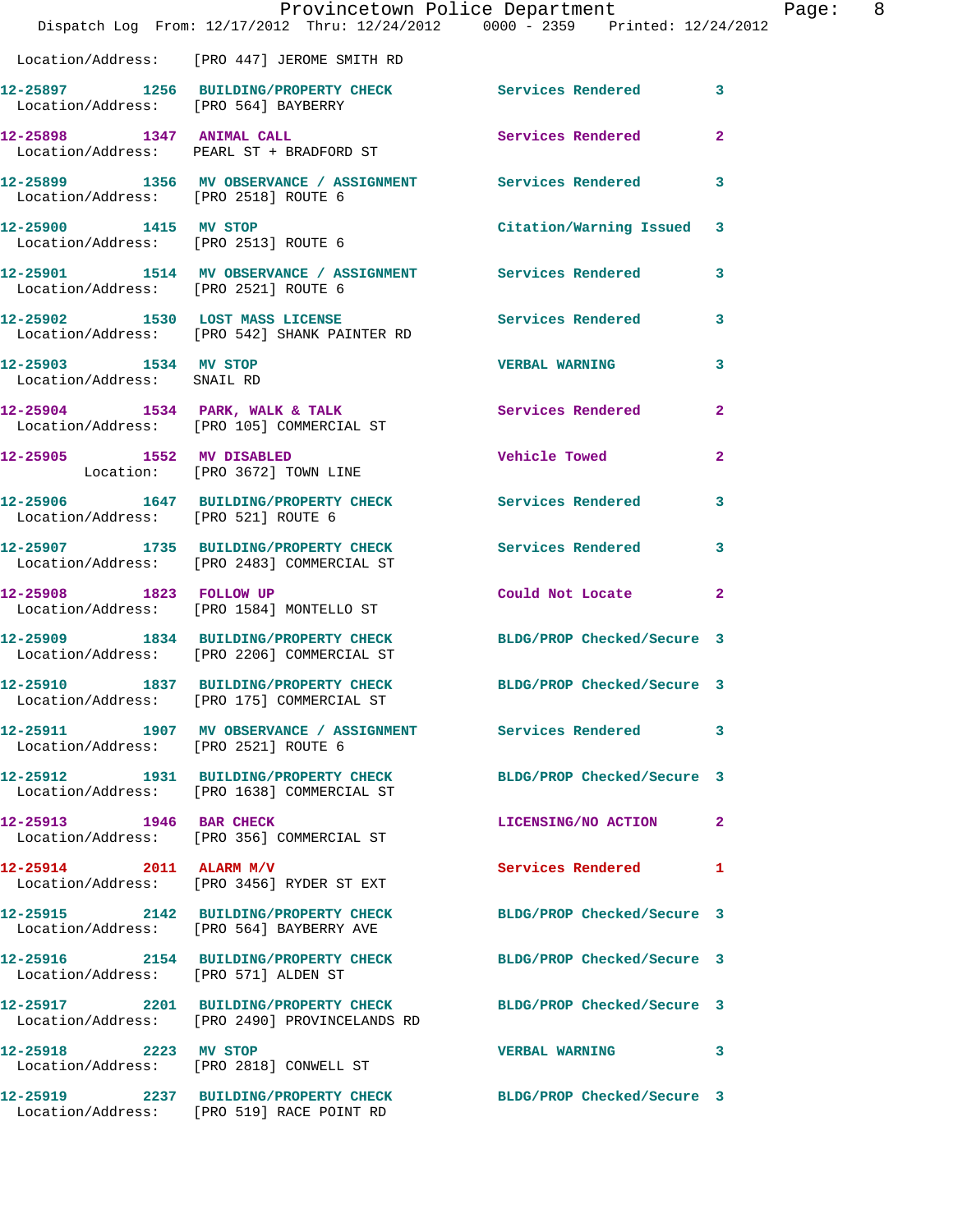| 12-25920          | 2344 | BUILDING/PROPERTY CHECK   | BLDG/PROP Checked/Secure 3 |  |
|-------------------|------|---------------------------|----------------------------|--|
| Location/Address: |      | [PRO 530] SHANKPAINTER RD |                            |  |

## **For Date: 12/21/2012 - Friday**

|                                       | 12-25921 0006 BUILDING/PROPERTY CHECK<br>Location/Address: [PRO 545] SHANKPAINTER RD                                | BLDG/PROP Checked/Secure 3 |   |    |
|---------------------------------------|---------------------------------------------------------------------------------------------------------------------|----------------------------|---|----|
|                                       | 12-25922 0020 BUILDING/PROPERTY CHECK BLDG/PROP Checked/Secure 3<br>Location/Address: [PRO 444] HIGH POLE           |                            |   |    |
|                                       | 12-25923 0058 911 GENERAL<br>Location/Address: [PRO 542] SHANK PAINTER RD                                           | No Action Required 1       |   |    |
| Location/Address: SNAIL RD            | 12-25924 0102 MV OBSERVANCE / ASSIGNMENT Services Rendered                                                          |                            | 3 |    |
|                                       | 12-25925 0125 FOUND LEXUS KEY & REMOTE No Action Required 3<br>Location/Address: [PRO 43] BRADFORD ST               |                            |   |    |
|                                       | 12-25926 0208 BUILDING/PROPERTY CHECK<br>Location/Address: [PRO 391] COMMERCIAL ST                                  | BLDG/PROP Checked/Secure 3 |   |    |
|                                       | 12-25927 0221 BUILDING/PROPERTY CHECK BLDG/PROP Checked/Secure 3<br>Location/Address: [PRO 182] COMMERCIAL ST       |                            |   |    |
|                                       | 12-25928 0432 ALARM - GENERAL<br>Location/Address: [PRO 1778] SHANK PAINTER RD                                      | BLDG/PROP Checked/Secure 1 |   |    |
| Location/Address: [PRO 3287] ROUTE 6  | 12-25929 0507 BUILDING/PROPERTY CHECK BLDG/PROP Checked/Secure 3                                                    |                            |   |    |
|                                       | 12-25930 0511 LOBBY TRAFFIC<br>Location/Address: [PRO 542] SHANK PAINTER RD                                         | Services Rendered 2        |   | 11 |
|                                       | 12-25931 0615 BUILDING/PROPERTY CHECK BLDG/PROP Checked/Secure 3<br>Location/Address: [PRO 2898] JEROME SMITH RD    |                            |   |    |
|                                       | 12-25932 0730 BUILDING/PROPERTY CHECK BLDG/PROP Checked/Secure 3<br>Location/Address: [PRO 2898] JEROME SMITH RD    |                            |   |    |
| Location/Address: [PRO 3287] ROUTE 6  | 12-25933 0741 BUILDING/PROPERTY CHECK BLDG/PROP Checked/Secure 3                                                    |                            |   |    |
| Location/Address: [PRO 564] BAYBERRY  | 12-25934 0757 BUILDING/PROPERTY CHECK BLDG/PROP Checked/Secure 3                                                    |                            |   |    |
|                                       | 12-25935 0800 BUILDING/PROPERTY CHECK BLDG/PROP Checked/Secure 3<br>Location/Address: [PRO 2500] COMMERCIAL ST      |                            |   |    |
|                                       | 12-25936 0818 MV OBSERVANCE / ASSIGNMENT Services Rendered 3<br>Location/Address: SHANKPAINTER RD + JEROME SMITH RD |                            |   |    |
| 12-25937 0835 MV STOP                 | Location/Address: [PRO 539] SHANK PAINTER RD                                                                        | Citation/Warning Issued    | 3 |    |
| Location/Address: HOWLAND ST          | 12-25938 0909 MV OBSERVANCE / ASSIGNMENT No Action Required                                                         |                            | 3 |    |
| 12-25939 0917 FOLLOW UP               | Location/Address: [PRO 2645] SHANK PAINTER RD                                                                       | Services Rendered          | 2 |    |
| Location/Address: [PRO 444] HIGH POLE | 12-25940 0941 BUILDING/PROPERTY CHECK                                                                               | BLDG/PROP Checked/Secure 3 |   |    |
|                                       | 12-25941 0945 BUILDING/PROPERTY CHECK<br>Location/Address: [PRO 3317] CEMETERY RD                                   | BLDG/PROP Checked/Secure 3 |   |    |
|                                       | 12-25942 0945 BUILDING/PROPERTY CHECK<br>Location/Address: [PRO 3318] CEMETERY RD                                   | BLDG/PROP Checked/Secure 3 |   |    |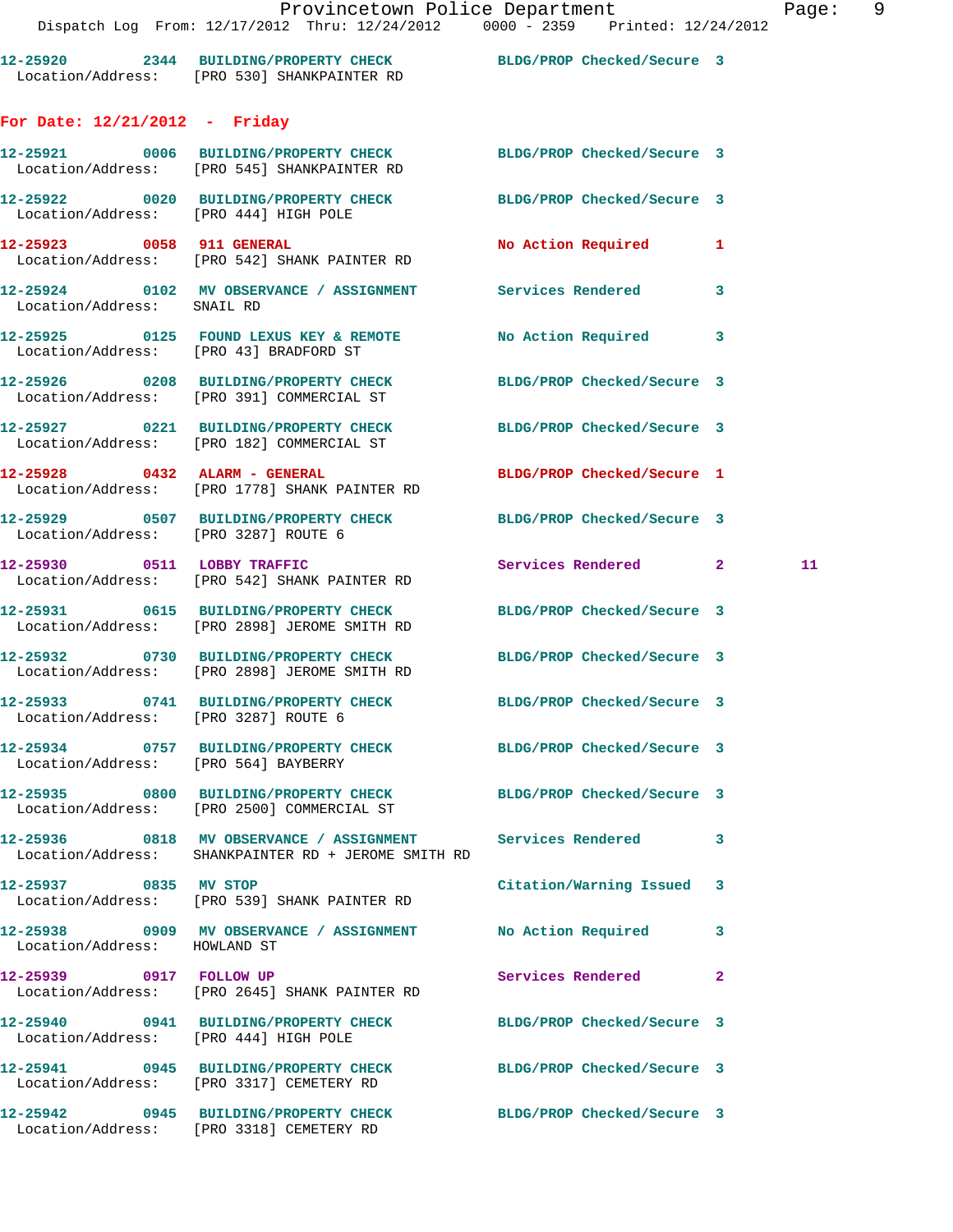| 12-25943 0947 MV STOP      | Location/Address: [PRO 2832] COMMERCIAL ST                                                               | <b>VERBAL WARNING</b>      | 3                        |
|----------------------------|----------------------------------------------------------------------------------------------------------|----------------------------|--------------------------|
|                            | 12-25945 1012 BUILDING/PROPERTY CHECK<br>Location/Address: [PRO 2206] COMMERCIAL ST                      | BLDG/PROP Checked/Secure 3 |                          |
|                            | $12-25946$ 1029 PARK, WALK & TALK<br>Location/Address: [PRO 285] COMMERCIAL ST                           | <b>Services Rendered</b>   | $\mathbf{2}$             |
| Location/Address: ROUTE 6  | 12-25947 1109 MV OBSERVANCE / ASSIGNMENT No Action Required                                              |                            | 3                        |
|                            | 12-25948 1146 PARK, WALK & TALK MONASTER'S OFFICE (2008)                                                 |                            | $\overline{2}$           |
| 12-25949 1151 TRESPASS     | Location/Address: [PRO 447] JEROME SMITH RD                                                              | Services Rendered          | $\mathbf{2}$             |
|                            | 12-25950 1159 ALARM - FIRE<br>Location/Address: [PRO 3430] COMMERCIAL ST                                 | Services Rendered          | $\mathbf{1}$             |
|                            | $12-25951$ 1224 PARK, WALK & TALK<br>Location/Address: [PRO 537] SHANK PAINTER RD                        | <b>Services Rendered</b>   | $\mathbf{2}$             |
|                            | 12-25952 1300 LOST SMALL BROWN PURSE/FOUND Services Rendered<br>Location/Address: [PRO 29] BRADFORD ST   |                            | $\overline{\phantom{a}}$ |
|                            | 12-25953 1315 MEDICAL EMERGENCY<br>Location/Address: [PRO 442] HARRY KEMP WAY                            | Transported to Hospital 1  |                          |
|                            | 12-25955 1334 BOAT/HARBORMASTER<br>Location/Address: [PRO 2483] COMMERCIAL ST                            | Services Rendered          | $\overline{2}$           |
|                            | 12-25956 1337 WIRES DOWN<br>Location/Address: GOSNOLD ST + BRADFORD ST                                   | Services Rendered          | $\mathbf{2}$             |
|                            | 12-25957 1419 ALARM - GENERAL<br>Location/Address: [PRO 182] COMMERCIAL ST                               | SPOKEN TO                  | $\mathbf{1}$             |
| Location/Address: COURT ST | 12-25958 1426 SERVICE CALL                                                                               | Services Rendered          | $\overline{\mathbf{3}}$  |
|                            | 12-25959 1618 BUILDING/PROPERTY CHECK<br>Location/Address: [PRO 488] MAYFLOWER ST                        | BLDG/PROP Checked/Secure 3 |                          |
|                            | 12-25960 1621 BUILDING/PROPERTY CHECK<br>Location/Address: [PRO 391] COMMERCIAL ST                       | <b>Services Rendered</b>   | $\mathbf{3}$             |
|                            | 12-25961 1642 MV OBSERVANCE / ASSIGNMENT Services Rendered<br>Location/Address: [PRO 2521] ROUTE 6       |                            | 3                        |
|                            | 12-25964 1645 HARBORMASTER ON/OFF<br>Location/Address: [PRO 2543] MACMILLAN WHARF                        | Services Rendered          | $\mathbf{2}$             |
| 12-25962 1706 MV STOP      | Location/Address: ROUTE 6 + SNAIL RD                                                                     | <b>VERBAL WARNING</b>      | 3                        |
|                            | 12-25963 1729 BUILDING/PROPERTY CHECK<br>Location/Address: [PRO 3259] MACMILLAN                          | BLDG/PROP Checked/Secure 3 |                          |
| 12-25965 1746 MV STOP      | Location/Address: SPINNAKER LN + BRADFORD ST                                                             | <b>VERBAL WARNING</b>      | 3                        |
|                            | 12-25966 1748 MV OBSERVANCE / ASSIGNMENT No Action Required<br>Location/Address: [PRO 2521] ROUTE 6      |                            | 3                        |
|                            | 12-25967 1817 MV OBSERVANCE / ASSIGNMENT Services Rendered<br>Location/Address: [PRO 2483] COMMERCIAL ST |                            | 3                        |
| 12-25968 1820 MV STOP      |                                                                                                          | <b>VERBAL WARNING</b>      | 3                        |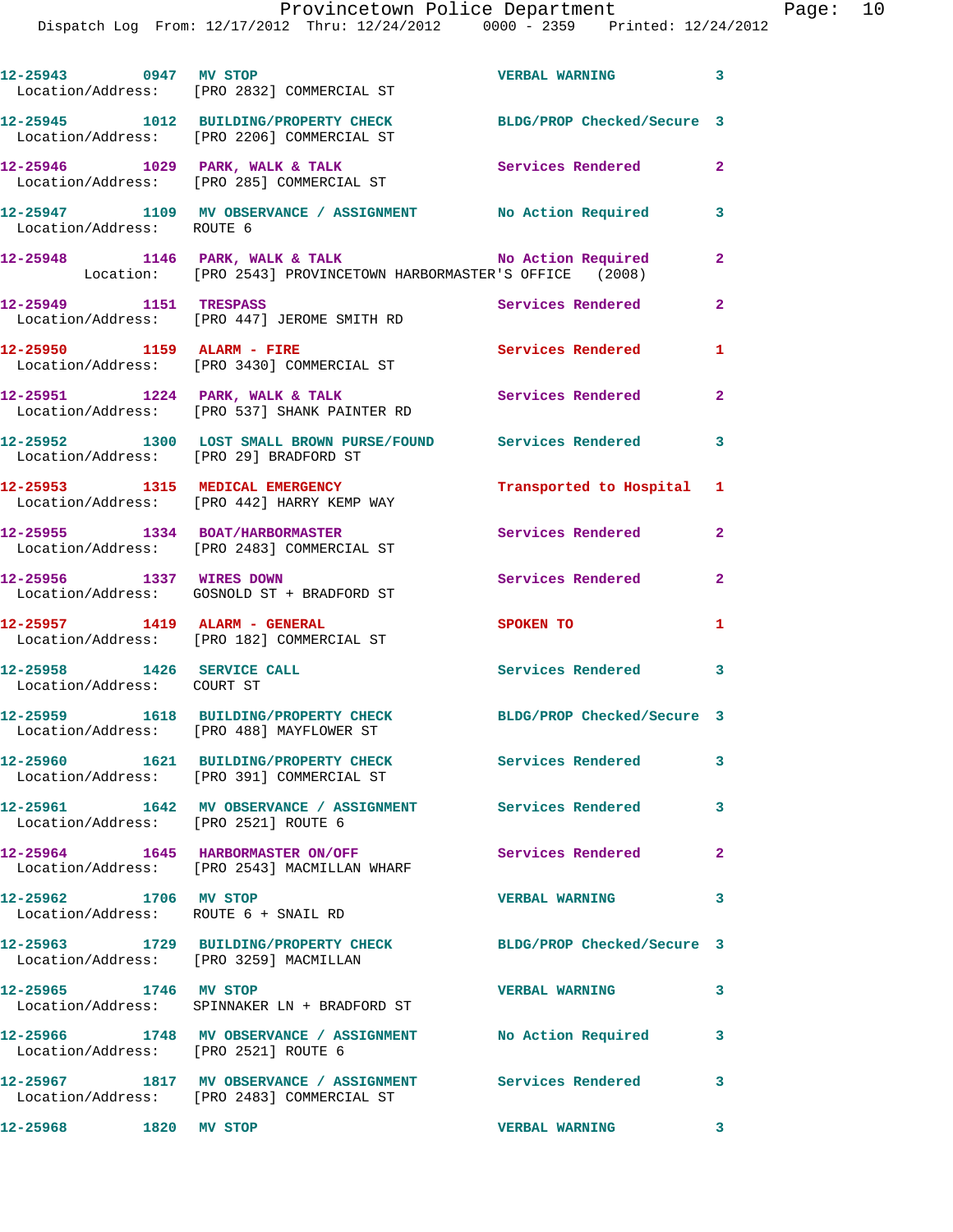|                                                     | Dispatch Log From: 12/17/2012 Thru: 12/24/2012 0000 - 2359 Printed: 12/24/2012                                   | Provincetown Police Department |              | Page: 11 |  |
|-----------------------------------------------------|------------------------------------------------------------------------------------------------------------------|--------------------------------|--------------|----------|--|
|                                                     | Location/Address: ALLERTON ST + BRADFORD ST                                                                      |                                |              |          |  |
| 12-25969 1834 MV STOP                               | Location/Address: [PRO 43] BRADFORD ST                                                                           | VERBAL WARNING 3               |              |          |  |
| Location/Address: [PRO 571] ALDEN ST                | 12-25970 1838 BUILDING/PROPERTY CHECK BLDG/PROP Checked/Secure 3                                                 |                                |              |          |  |
| Location/Address: [PRO 2521] ROUTE 6                | 12-25971 1847 MV OBSERVANCE / ASSIGNMENT Removed Hazard 3                                                        |                                |              |          |  |
|                                                     | 12-25972 1848 BUILDING/PROPERTY CHECK BLDG/PROP Checked/Secure 3<br>Location/Address: [PRO 175] COMMERCIAL ST    |                                |              |          |  |
| 12-25973 1921 MV STOP<br>Location/Address: SNAIL RD |                                                                                                                  | VERBAL WARNING 3               |              |          |  |
|                                                     | 12-25974 1935 BUILDING/PROPERTY CHECK BLDG/PROP Checked/Secure 3<br>Location/Address: [PRO 2898] JEROME SMITH RD |                                |              |          |  |
| 12-25975 1938 MV STOP                               | Location/Address: [PRO 43] BRADFORD ST                                                                           | VERBAL WARNING 3               |              |          |  |
|                                                     | 12-25976 2016 ASSIST CITIZEN<br>Location/Address: [PRO 1898] BRADFORD ST                                         | Services Rendered 3            |              |          |  |
| Location/Address: [PRO 433] RYDER ST                | 12-25977 2036 BUILDING/PROPERTY CHECK BLDG/PROP Checked/Secure 3                                                 |                                |              |          |  |
|                                                     | 12-25978 2037 BUILDING/PROPERTY CHECK<br>Location/Address: [PRO 41] BRADFORD ST                                  | BLDG/PROP Checked/Secure 3     |              |          |  |
|                                                     | 12-25979 2038 BUILDING/PROPERTY CHECK<br>Location/Address: [PRO 391] COMMERCIAL ST                               | BLDG/PROP Checked/Secure 3     |              |          |  |
| Location/Address: [PRO 521] ROUTE 6                 | 12-25980 2042 BUILDING/PROPERTY CHECK Services Rendered 3                                                        |                                |              |          |  |
| 12-25982 2205 BAR CHECK                             | Location/Address: [PRO 399] COMMERCIAL ST                                                                        | LICENSING/NO ACTION            | $\mathbf{2}$ |          |  |
|                                                     | 12-25983 2205 BUILDING/PROPERTY CHECK BLDG/PROP Checked/Secure 3<br>Location/Address: [PRO 440] HARRY KEMP WAY   |                                |              |          |  |
|                                                     | 12-25984 2328 BUILDING/PROPERTY CHECK BLDG/PROP Checked/Secure 3<br>Location/Address: [PRO 545] SHANKPAINTER RD  |                                |              |          |  |
|                                                     | 12-25985 2333 BUILDING/PROPERTY CHECK<br>Location/Address: [PRO 530] SHANKPAINTER RD                             | BLDG/PROP Checked/Secure 3     |              |          |  |
|                                                     | 12-25986 2337 BUILDING/PROPERTY CHECK<br>Location/Address: [PRO 3317] CEMETERY RD                                | BLDG/PROP Checked/Secure 3     |              |          |  |
|                                                     | 12-25987 2347 MV OBSERVANCE / ASSIGNMENT Services Rendered<br>Location/Address: RYDER ST + BRADFORD ST           |                                | 3            |          |  |
| 12-25988 2358 MV STOP                               | Location/Address: [PRO 12] BRADFORD ST<br>Refer To $P/C$ : 12-368-AR                                             | Arrest(s) Made                 | 3            |          |  |
| For Date: $12/22/2012$ - Saturday                   |                                                                                                                  |                                |              |          |  |
|                                                     | 12-25989 0027 BUILDING/PROPERTY CHECK BLDG/PROP Checked/Secure 3<br>Location/Address: [PRO 2543] MACMILLAN       |                                |              |          |  |
| 12-25991 0046 BAR CHECK                             | Location/Address: [PRO 399] COMMERCIAL ST                                                                        | Services Rendered              | 2            |          |  |
| 12-25992 0050 BAR CHECK                             |                                                                                                                  | Services Rendered              | $\mathbf{2}$ |          |  |

Location/Address: [PRO 3443] COMMERCIAL ST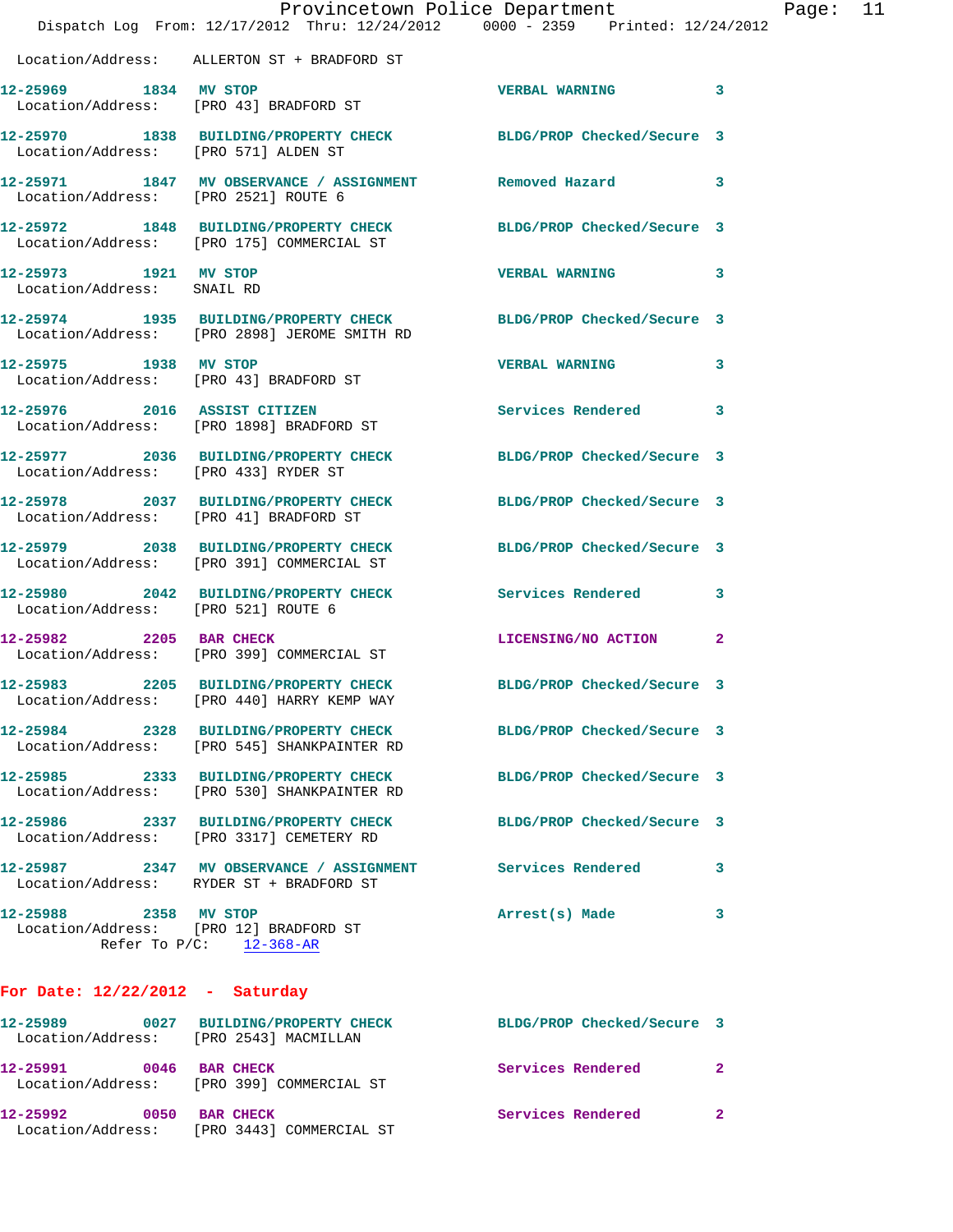|                                                               | 12-25993 0203 BUILDING/PROPERTY CHECK<br>Location/Address: [PRO 2898] JEROME SMITH RD | BLDG/PROP Checked/Secure 3 |              |   |
|---------------------------------------------------------------|---------------------------------------------------------------------------------------|----------------------------|--------------|---|
| Location/Address: [PRO 3287] ROUTE 6                          | 12-25994 0303 BUILDING/PROPERTY CHECK                                                 | BLDG/PROP Checked/Secure 3 |              |   |
|                                                               | 12-25995 0445 BUILDING/PROPERTY CHECK<br>Location/Address: [PRO 2483] COMMERCIAL ST   | BLDG/PROP Checked/Secure 3 |              |   |
|                                                               | 12-25996 0507 BUILDING/PROPERTY CHECK<br>Location/Address: [PRO 2206] COMMERCIAL ST   | BLDG/PROP Checked/Secure 3 |              |   |
|                                                               | 12-25997 0542 LOBBY TRAFFIC<br>Location/Address: [PRO 542] SHANK PAINTER RD           | Services Rendered          | $\mathbf{2}$ | 7 |
| Location/Address: [PRO 444] HIGH POLE                         | 12-25998 0604 BUILDING/PROPERTY CHECK                                                 | BLDG/PROP Checked/Secure 3 |              |   |
|                                                               | 12-25999 0646 ALARM - GENERAL<br>Location/Address: [PRO 440] HARRY KEMP WAY           | Services Rendered          | 1            |   |
|                                                               | 12-26000 0737 H/M ON/OFF DUTY<br>Location/Address: [PRO 3259] MACMILLAN WHARF         | Services Rendered          | $\mathbf{2}$ |   |
| Location/Address: [PRO 571] ALDEN ST                          | 12-26001 0807 BUILDING/PROPERTY CHECK                                                 | BLDG/PROP Checked/Secure 3 |              |   |
| Location/Address: [PRO 564] BAYBERRY                          | 12-26002 0835 BUILDING/PROPERTY CHECK                                                 | BLDG/PROP Checked/Secure 3 |              |   |
|                                                               | 12-26003 0851 MV COMPLAINT<br>Location/Address: [PRO 175] COMMERCIAL ST               | Services Rendered          | $\mathbf{2}$ | 1 |
| Location/Address: STANDISH AVE                                | 12-26004 0915 MV OBSERVANCE / ASSIGNMENT No Action Required                           |                            | 3            |   |
| Location/Address: [PRO 444] HIGH POLE                         | 12-26005 0941 BUILDING/PROPERTY CHECK                                                 | BLDG/PROP Checked/Secure 3 |              |   |
|                                                               | 12-26006 1027 BUILDING/PROPERTY CHECK<br>Location/Address: [PRO 519] RACE POINT RD    | BLDG/PROP Checked/Secure 3 |              |   |
|                                                               | 12-26007 1058 BUILDING/PROPERTY CHECK<br>Location/Address: [PRO 2898] JEROME SMITH RD | BLDG/PROP Checked/Secure 3 |              |   |
| 12-26008 1111                                                 | <b>MV STOP</b><br>Location/Address: BRADFORD ST + HIGH POLE HL                        | <b>VERBAL WARNING</b>      | 3            |   |
|                                                               | 12-26009 1112 MEDICAL EMERGENCY<br>Location/Address: [PRO 518] RACE POINT RD          | Services Rendered          | 1            |   |
|                                                               | 12-26010 1140 BUILDING/PROPERTY CHECK<br>Location/Address: [PRO 2543] MACMILLAN       | <b>No Action Required</b>  | 3            |   |
|                                                               | 12-26011 1223 BUILDING/PROPERTY CHECK<br>Location/Address: [PRO 516] RACE POINT RD    | BLDG/PROP Checked/Secure 3 |              |   |
| Location/Address: SHANKPAINTER RD                             | 12-26012 1240 MV OBSERVANCE / ASSIGNMENT                                              | Citation/Warning Issued    | 3            |   |
| 12-26013 1243 MV STOP                                         | Location/Address: [PRO 3708] SHANKPAINTER RD                                          | <b>VERBAL WARNING</b>      | 3            |   |
| 12-26014 1317 MV STOP<br>Location/Address: [PRO 80] CARVER ST |                                                                                       | <b>VERBAL WARNING</b>      | 3            |   |
| Location/Address: STANDISH AVE                                | 12-26015 1402 PARK, WALK & TALK                                                       | No Action Required         | $\mathbf{2}$ |   |
|                                                               |                                                                                       |                            |              |   |

**12-26016 1420 SCHOOL PSNL Services Rendered 3**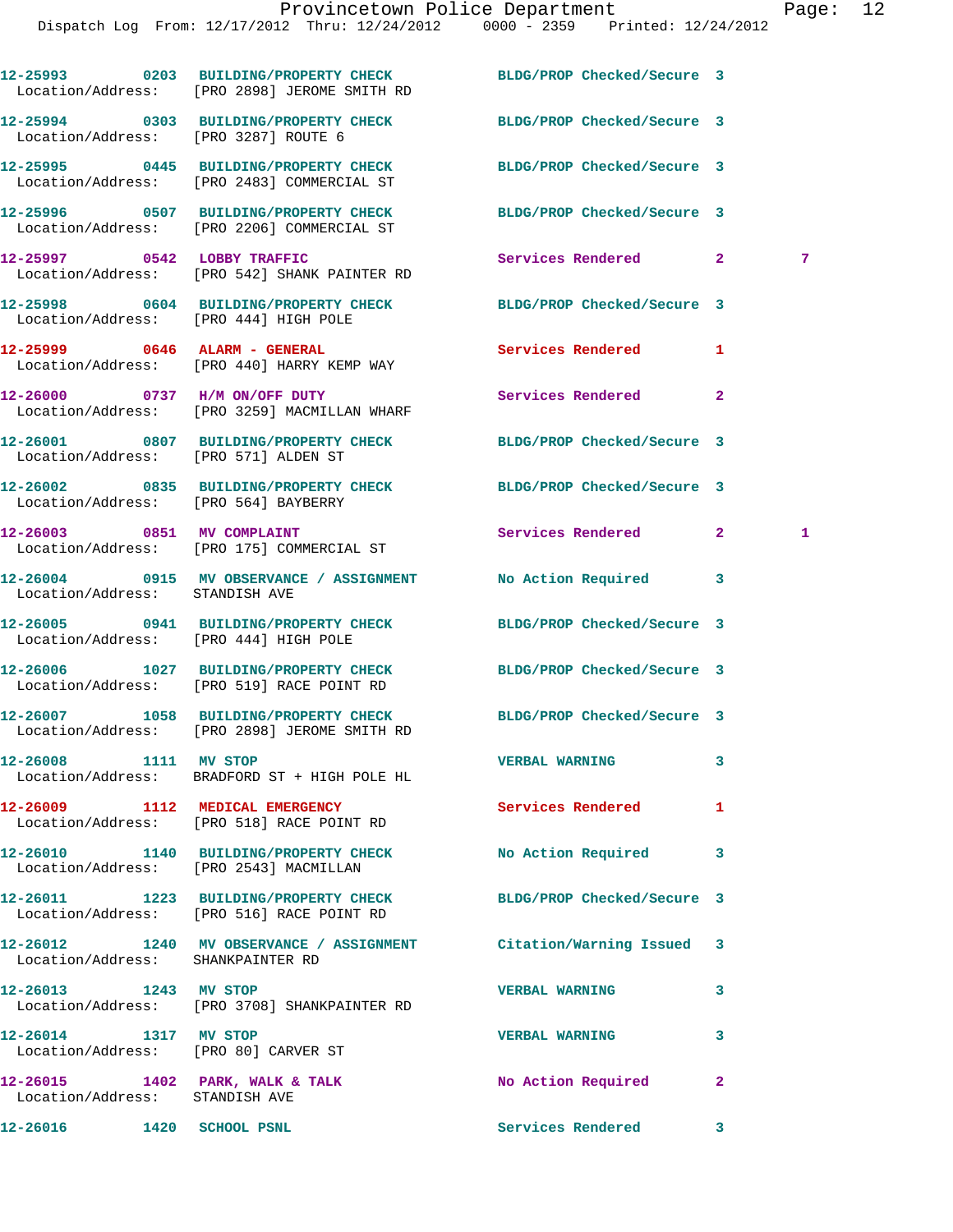|                                                     | Dispatch Log From: 12/17/2012 Thru: 12/24/2012 0000 - 2359 Printed: 12/24/2012                                 | Provincetown Police Department |                | Page: | 13 |
|-----------------------------------------------------|----------------------------------------------------------------------------------------------------------------|--------------------------------|----------------|-------|----|
|                                                     | Location/Address: [PRO 569] WINSLOW ST                                                                         |                                |                |       |    |
|                                                     | 12-26017 1436 COMPLAINT<br>Location/Address: [PRO 838] COMMERCIAL ST                                           | <b>Services Rendered</b>       | $\mathbf{3}$   |       |    |
|                                                     | 12-26018 1535 DISTURBANCE<br>Location/Address: [PRO 1905] BRADFORD ST                                          | Peace Restored <b>Seaps</b>    | 1              |       |    |
| Location/Address: BRADFORD ST                       | 12-26020 1559 SUSPICIOUS ACTIVITY                                                                              | SPOKEN TO                      | $\overline{2}$ |       |    |
| Location/Address: [PRO 564] BAYBERRY                | 12-26019 1603 BUILDING/PROPERTY CHECK BLDG/PROP Checked/Secure 3                                               |                                |                |       |    |
|                                                     | 12-26021 1653 BUILDING/PROPERTY CHECK BLDG/PROP Checked/Secure 3<br>Location/Address: [PRO 2483] COMMERCIAL ST |                                |                |       |    |
|                                                     | 12-26022 1658 BUILDING/PROPERTY CHECK<br>Location/Address: [PRO 217] COMMERCIAL ST                             | No Action Required 3           |                |       |    |
| Location/Address: [PRO 3259] MACMILLAN              | 12-26024 1716 BUILDING/PROPERTY CHECK BLDG/PROP Checked/Secure 3                                               |                                |                |       |    |
| 12-26023 1717 MV STOP<br>Location/Address: SNAIL RD |                                                                                                                | <b>VERBAL WARNING</b>          | 3              |       |    |
| Location/Address: [PRO 2521] ROUTE 6                | 12-26025 1724 MV OBSERVANCE / ASSIGNMENT Services Rendered 3                                                   |                                |                |       |    |
| 12-26026 1739 MV STOP<br>Location/Address: SNAIL RD |                                                                                                                | <b>VERBAL WARNING</b>          | 3              |       |    |
|                                                     | 12-26027 1834 BUILDING/PROPERTY CHECK Services Rendered<br>Location/Address: [PRO 391] COMMERCIAL ST           |                                | 3              |       |    |
|                                                     | 12-26028 1841 BUILDING/PROPERTY CHECK<br>Location/Address: [PRO 488] MAYFLOWER ST                              | BLDG/PROP Checked/Secure 3     |                |       |    |
| Location/Address: [PRO 521] ROUTE 6                 | 12-26029 1958 BUILDING/PROPERTY CHECK BLDG/PROP Checked/Secure 3                                               |                                |                |       |    |
|                                                     | 12-26031 2105 ASSIST AGENCY / MUTUAL AID No Action Required 3<br>Location/Address: [PRO 542] SHANK PAINTER RD  |                                |                |       |    |
| Location/Address: [PRO 16] BRADFORD ST              | 12-26032 2114 BUILDING/PROPERTY CHECK BLDG/PROP Checked/Secure 3                                               |                                |                |       |    |
|                                                     | 12-26033 2152 BUILDING/PROPERTY CHECK<br>Location/Address: [PRO 175] COMMERCIAL ST                             | BLDG/PROP Checked/Secure 3     |                |       |    |
| 12-26034 2330 MV STOP                               | Location/Address: ANTHONY ST + BRADFORD ST                                                                     | VERBAL WARNING 3               |                |       |    |
|                                                     | 12-26035 2341 BUILDING/PROPERTY CHECK<br>Location/Address: [PRO 391] COMMERCIAL ST                             | BLDG/PROP Checked/Secure 3     |                |       |    |
|                                                     | 12-26036 2354 MV OBSERVANCE / ASSIGNMENT Services Rendered 3<br>Location/Address: [PRO 2577] BRADFORD ST       |                                |                |       |    |
| For Date: $12/23/2012$ - Sunday                     |                                                                                                                |                                |                |       |    |
|                                                     | 12-26037 0002 INFO SERVICES - LOBBY<br>Location/Address: [PRO 542] SHANK PAINTER RD                            | Services Rendered 2            |                | 4     |    |
|                                                     | 12-26038 0020 BUILDING/PROPERTY CHECK BLDG/PROP Checked/Secure 3<br>Location/Address: [PRO 105] COMMERCIAL ST  |                                |                |       |    |
|                                                     | 12-26039 0040 BUILDING/PROPERTY CHECK                                                                          | BLDG/PROP Checked/Secure 3     |                |       |    |

Location/Address: [PRO 519] RACE POINT RD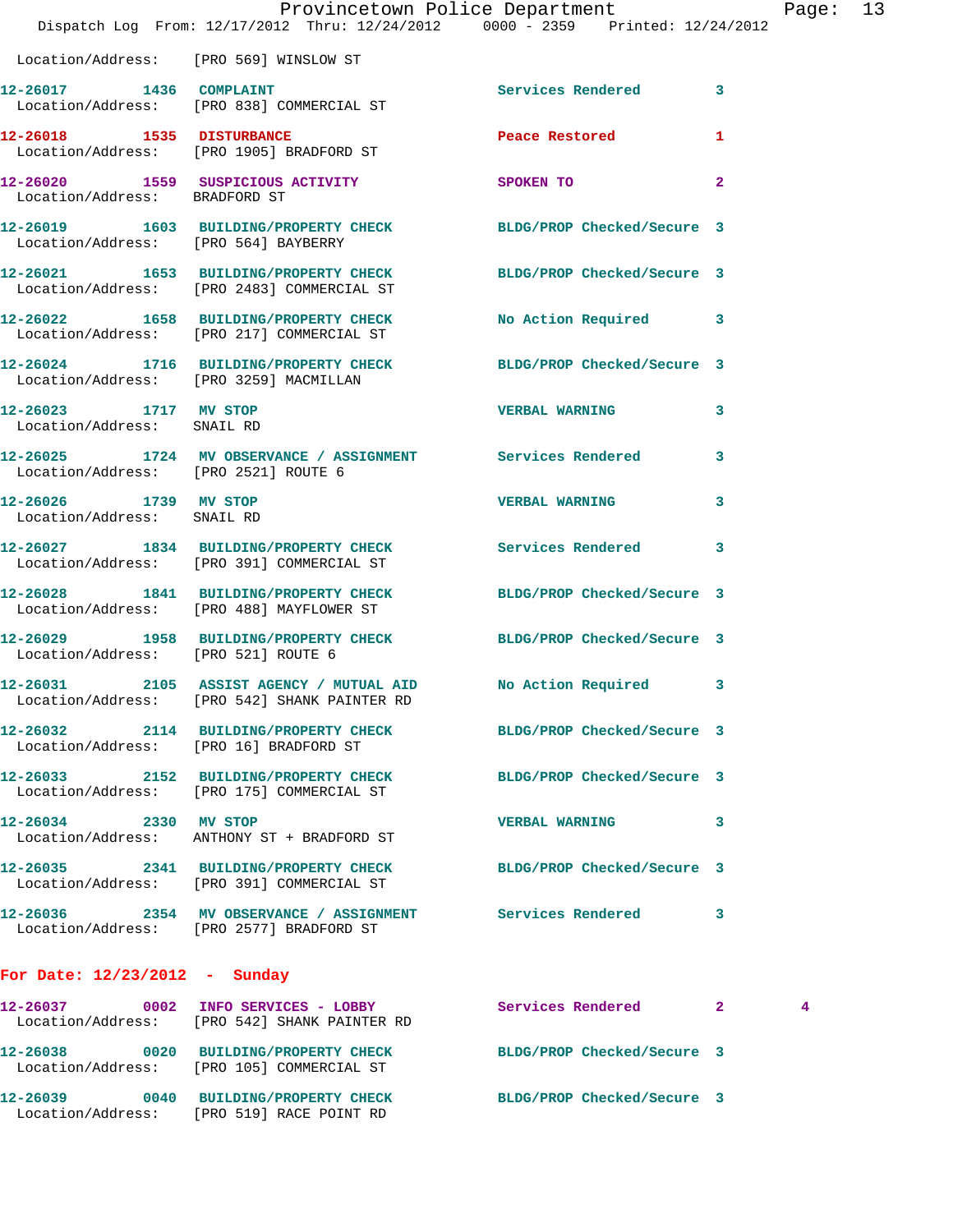|                                                                        |                                                                                       | Provincetown Police Department<br>Dispatch Log From: 12/17/2012 Thru: 12/24/2012 0000 - 2359 Printed: 12/24/2012 | Page: 14     |
|------------------------------------------------------------------------|---------------------------------------------------------------------------------------|------------------------------------------------------------------------------------------------------------------|--------------|
| Location/Address: [PRO 444] HIGH POLE                                  |                                                                                       | 12-26040 0044 BUILDING/PROPERTY CHECK BLDG/PROP Checked/Secure 3                                                 |              |
| Location/Address: [PRO 43] BRADFORD ST                                 |                                                                                       | 12-26041 0100 MV OBSERVANCE / ASSIGNMENT BLDG/PROP Checked/Secure 3                                              |              |
| Location/Address: [PRO 526] RYDER ST                                   |                                                                                       | 12-26042 0239 BUILDING/PROPERTY CHECK BLDG/PROP Checked/Secure 3                                                 |              |
| Location/Address: [PRO 2543] MACMILLAN                                 |                                                                                       | 12-26043 0312 BUILDING/PROPERTY CHECK BLDG/PROP Checked/Secure 3                                                 |              |
|                                                                        | 12-26044 0403 BUILDING/PROPERTY CHECK<br>Location/Address: [PRO 3296] SHANKPAINTER RD | BLDG/PROP Checked/Secure 3                                                                                       |              |
|                                                                        | Location/Address: [PRO 440] HARRY KEMP WAY                                            | 12-26045 0500 BUILDING/PROPERTY CHECK BLDG/PROP Checked/Secure 3                                                 |              |
| Location/Address: [PRO 94] BRADFORD ST                                 |                                                                                       | 12-26046 0608 BUILDING/PROPERTY CHECK BLDG/PROP Checked/Secure 3                                                 |              |
|                                                                        | 12-26047 0654 GENERAL INFO                                                            | Services Rendered 3                                                                                              |              |
|                                                                        | 12-26048 0738 H/M ON/OFF DUTY<br>Location/Address: [PRO 2543] MACMILLAN WHARF         | Services Rendered                                                                                                | $\mathbf{2}$ |
|                                                                        | Location/Address: [PRO 3317] CEMETERY RD                                              | 12-26049 0844 BUILDING/PROPERTY CHECK BLDG/PROP Checked/Secure 3                                                 |              |
|                                                                        | 12-26050 0856 BUILDING/PROPERTY CHECK<br>Location/Address: [PRO 519] RACE POINT RD    | BLDG/PROP Checked/Secure 3                                                                                       |              |
| 12-26051 0915 FOLLOW UP                                                | Location/Address: [PRO 838] COMMERCIAL ST                                             | Services Rendered 2                                                                                              |              |
|                                                                        | $12-26052$ 0932 ALARM - FIRE<br>Location/Address: [PRO 1464] COMMERCIAL ST            | False Alarm <b>Exercise Service Service</b>                                                                      | 1            |
|                                                                        | 12-26053 0942 BUILDING/PROPERTY CHECK<br>Location/Address: [PRO 2206] COMMERCIAL ST   | No Action Required 3                                                                                             |              |
| Location/Address: [PRO 2] ALDEN ST                                     | 12-26054 1020 BUILDING/PROPERTY CHECK                                                 | BLDG/PROP Checked/Secure 3                                                                                       |              |
| 12-26056 1036 MEDICAL EMERGENCY<br>Location/Address: AUNT SUKEYS WAY   |                                                                                       | Transported to Hospital 1                                                                                        |              |
| 12-26057 1042 LOOSE DOG<br>Location/Address: WINSLOW ST                |                                                                                       | Services Rendered                                                                                                | $\mathbf{2}$ |
| Location/Address: [PRO 2521] ROUTE 6                                   |                                                                                       | 12-26058 1102 MV OBSERVANCE / ASSIGNMENT Services Rendered 3                                                     |              |
| Location/Address: HOWLAND ST                                           |                                                                                       | 12-26059 1104 MV OBSERVANCE / ASSIGNMENT No Action Required 3                                                    |              |
| 12-26060 1105 MV STOP<br>Location/Address: [PRO 2513] ROUTE 6          |                                                                                       | <b>VERBAL WARNING</b><br>$\sim$ 3                                                                                |              |
| 12-26061 1120 MV STOP<br>Location/Address: [PRO 2479] ROUTE 6          |                                                                                       | <b>VERBAL WARNING</b>                                                                                            | 3            |
| 12-26062 1144 DISTURBANCE                                              | Location/Address: [PRO 3259] MACMILLAN WHARF                                          | <b>SPOKEN TO</b>                                                                                                 | 1            |
| 12-26063 1251 ALARM - GENERAL<br>Location/Address: [PRO 1616] BANGS ST |                                                                                       | BLDG/PROP Checked/Secure 1                                                                                       |              |
| 12-26064 1303 COMPLAINT                                                |                                                                                       | SPOKEN TO                                                                                                        |              |

Location/Address: [PRO 1463] COMMERCIAL ST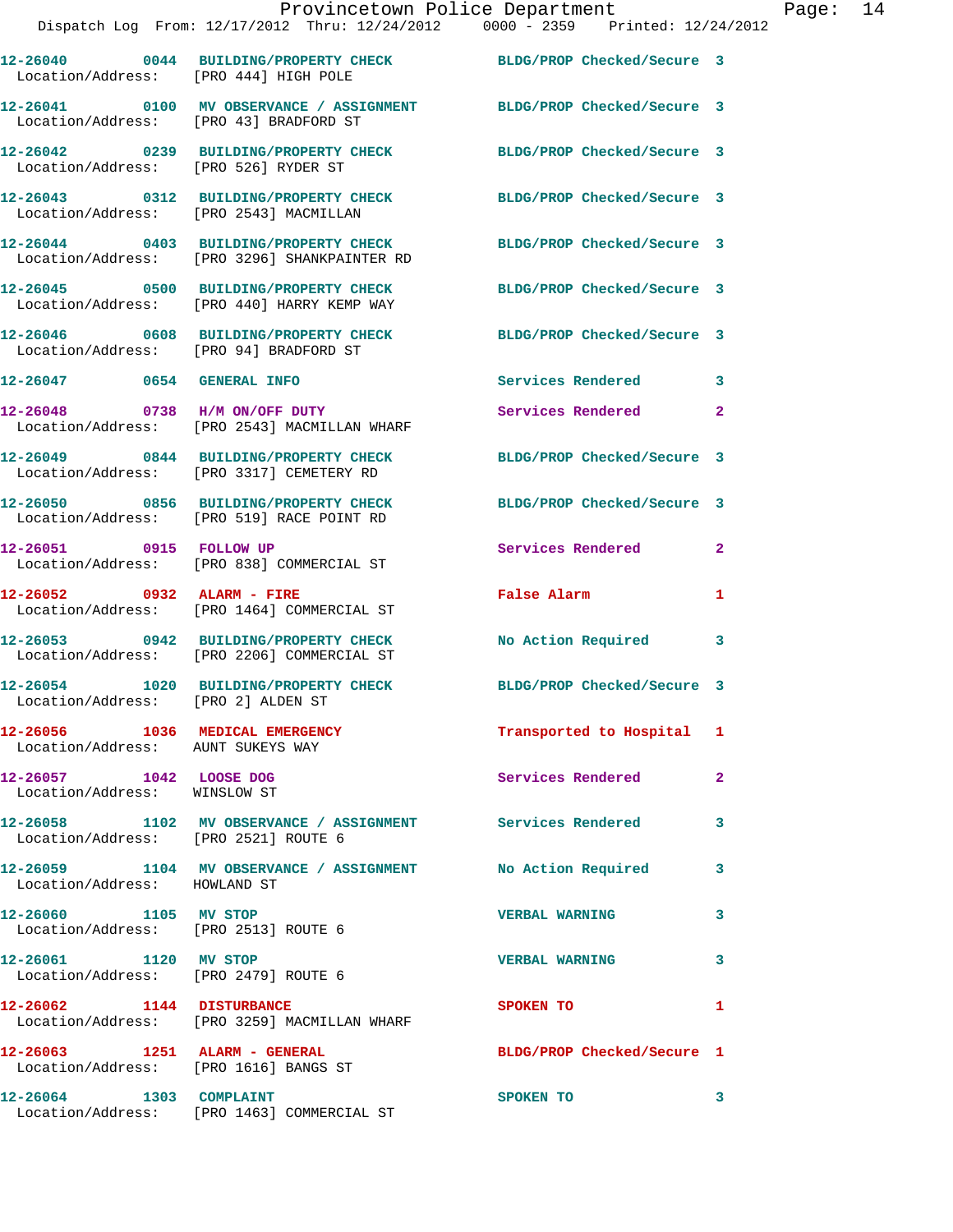|                                       |                                                                                                                | Provincetown Police Department |              | Page: 15 |  |
|---------------------------------------|----------------------------------------------------------------------------------------------------------------|--------------------------------|--------------|----------|--|
|                                       | Dispatch Log From: 12/17/2012 Thru: 12/24/2012 0000 - 2359 Printed: 12/24/2012                                 |                                |              |          |  |
| 12-26065 1321 MV STOP                 | Location/Address: [PRO 83] CENTER ST                                                                           | VERBAL WARNING 3               |              |          |  |
|                                       | 12-26066 1337 BUILDING/PROPERTY CHECK BLDG/PROP Checked/Secure 3<br>Location/Address: [PRO 444] HIGH POLE HILL |                                |              |          |  |
| 12-26067 1414 MV STOP                 | Location/Address: [PRO 61] BRADFORD ST                                                                         | VERBAL WARNING 3               |              |          |  |
| Location/Address: [PRO 3222] ALDEN ST | 12-26068 1418 MEDICAL EMERGENCY/DOT                                                                            | Transported to Hospital 1      |              |          |  |
|                                       | 12-26071 1454 LOST DOG/FOUND<br>Location/Address: [PRO 2548] HOWLAND ST                                        | Services Rendered 2            |              |          |  |
| Location/Address: SNAIL RD            | 12-26073 1603 TREE BRANCH DOWN Services Rendered                                                               |                                | $\mathbf{2}$ |          |  |
|                                       | 12-26084 1615 SERVICE CALL<br>Location/Address: [PRO 542] SHANK PAINTER RD                                     | Services Rendered 3            |              |          |  |
|                                       | 12-26074 1616 BUILDING/PROPERTY CHECK BLDG/PROP Checked/Secure 3<br>Location/Address: [PRO 3259] MACMILLAN     |                                |              |          |  |
|                                       | 12-26075 1638 BUILDING/PROPERTY CHECK BLDG/PROP Checked/Secure 3<br>Location/Address: [PRO 391] COMMERCIAL ST  |                                |              |          |  |
|                                       | 12-26076 1709 BUILDING/PROPERTY CHECK BLDG/PROP Checked/Secure 3<br>Location/Address: [PRO 571] ALDEN ST       |                                |              |          |  |
| Refer To $P/C$ : $12-367-R$           | 12-26077 1750 FOLLOW UP<br>Location/Address: [PRO 1584] MONTELLO ST                                            | SPOKEN TO                      | $\mathbf{2}$ |          |  |
|                                       | 12-26078 1800 BUILDING/PROPERTY CHECK BLDG/PROP Checked/Secure 3<br>Location/Address: [PRO 488] MAYFLOWER ST   |                                |              |          |  |
|                                       | 12-26079 1836 BUILDING/PROPERTY CHECK BLDG/PROP Checked/Secure 3<br>Location/Address: [PRO 2483] COMMERCIAL ST |                                |              |          |  |
| 12-26080<br>1840 MV STOP              | Location/Address: CONANT ST + BRADFORD ST                                                                      | <b>VERBAL WARNING</b>          | 3            |          |  |
| 12-26081 1848 FIRE, OTHER             | Location/Address: [PRO 1892] SHANK PAINTER RD                                                                  | Services Rendered 1            |              |          |  |
| Location/Address: [PRO 512] PRINCE ST | 12-26082 2110 BUILDING/PROPERTY CHECK                                                                          | BLDG/PROP Checked/Secure 3     |              |          |  |
|                                       | 12-26083 2222 BUILDING/PROPERTY CHECK<br>Location/Address: [PRO 519] RACE POINT RD                             | BLDG/PROP Checked/Secure 3     |              |          |  |
| 12-26085 2313 COMPLAINT               | Location/Address: [PRO 1385] FRANKLIN ST                                                                       | Services Rendered              | 3            |          |  |
| Location/Address: [PRO 526] RYDER ST  | 12-26086 2331 BUILDING/PROPERTY CHECK                                                                          | BLDG/PROP Checked/Secure 3     |              |          |  |
|                                       | 12-26087 2335 BUILDING/PROPERTY CHECK                                                                          | BLDG/PROP Checked/Secure 3     |              |          |  |

**12-26088 2338 BUILDING/PROPERTY CHECK BLDG/PROP Checked/Secure 3**  Location/Address: [PRO 1778] SHANKPAINTER RD

Location/Address: [PRO 3296] SHANKPAINTER RD

## **For Date: 12/24/2012 - Monday**

| 12-26089<br>Location/Address: |      | 0005 MV OBSERVANCE / ASSIGNMENT<br>[PRO 94] BRADFORD ST | No Action Required    |  |
|-------------------------------|------|---------------------------------------------------------|-----------------------|--|
| 12-26090                      | 0011 | MV STOP                                                 | <b>VERBAL WARNING</b> |  |